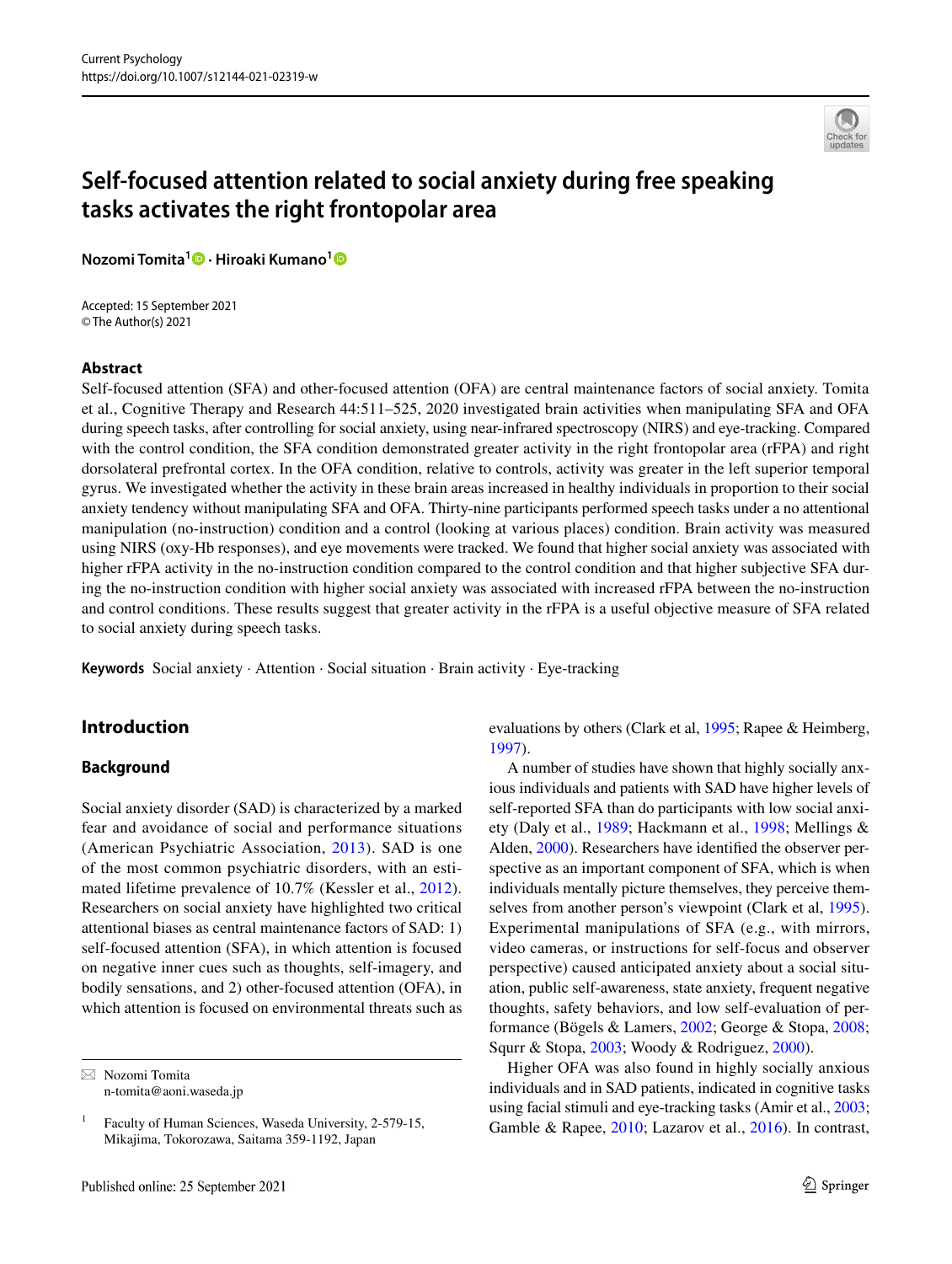other research fndings suggested an external attention bias that is not OFA with selective attention for threat but attentional avoidance of salient social stimuli such as eye contact and negative face (Howell et al., [2016;](#page-12-6) Wermes et al., [2018;](#page-12-7) see for review: Chen et al., [2020\)](#page-11-8). Such mixed fndings prompted the development of a vigilance-avoidance model in which anxious people are initially vigilant for threat and subsequently avoid it, and the fndings have been supported in several studies (Mogg et al., [2004](#page-12-8); Wieser et al., [2009](#page-12-9)). A systematic review suggested that the pattern of external attention bias was infuenced by severity of social anxiety, type of social situation, and developmental stages (age group) (Chen et al., [2020](#page-11-8)).

Because the experimental paradigms used for SFA and OFA were completely diferent, researchers have examined SFA and OFA in relative isolation, and few have investigated the relationship between the two and their relative importance in the attentional processes of social anxiety (Choi et al., [2016](#page-11-9); Schultz & Heimberg, [2008\)](#page-12-10). Researchers have developed probe-detection paradigms to investigate the balance between SFA and OFA in which the external probe was superimposed on pictures of emotion faces or household objects that were presented on a computer screen and the internal probe was a pulse to the fnger (Mansell et al., [2003\)](#page-12-11). In addition, researchers have investigated brain activity during the probe-detection paradigm with event-related brain potentials (Kanai et al., [2012\)](#page-12-12) and functional magnetic resonance imaging (fMRI) (Choi et al., [2016](#page-11-9)).

Boehme et al. [\(2015](#page-11-10)) manipulated SFA and OFA during a simulated social situation displayed on a screen and compared the neural activity associated with SFA with OFA using fMRI. Then, Pujol et al. ([2013](#page-12-13)) compared brain activity using fMRI under a self-condition (participants watching a video about themselves) and an other-condition (watching a video about an unknown person) between participants with SAD and control participants. In these studies, activation in the medial prefrontal cortex (mPFC), temporo-parietal junction, temporal pole, and primary visual cortex and deactivation in the dorsal frontoparietal cortex were related to SFA (Boehme et al., [2015](#page-11-10); Pujol et al., [2013\)](#page-12-13).

Some researchers proposed that direct measurement of SFA and OFA in social situations is necessary to clarify the process of attentional focus in social anxiety (Schultz & Heimberg, [2008\)](#page-12-10). Although fMRI provides valuable information on neural activity, it is highly sensitive to motion artifacts and as such requires that participants to remain as still as possible throughout the measurement session. Therefore, in the studies by Boehme et al. [\(2015\)](#page-11-10) and Pujol et al. [\(2013](#page-12-13)), participants passively watched videos in social situations, but they did not participate in real-time conversations.

To measure SFA and OFA directly in a real-time social situation, Tomita et al. [\(2020\)](#page-12-14) used near-infrared spectroscopy (NIRS) and eye-tracking to examine changes in brain activity following manipulation of SFA and OFA during speech tasks. NIRS is less restrictive than fMRI, making it easier to measure brain activity in real-time social situations (Tomita et al., [2020](#page-12-14)). In the study by Tomita et al., healthy participants performed speech tasks under SFA, OFA, and control conditions in front of a monitor that displayed four people acting as audience members, who gestured positive, negative, and neutral, respectively. Although the audience members were in prerecorded videos, participants were told that the audiences were watching them from another room.

By measuring eye-tracking and brain activity simultaneously, Tomita et al. [\(2020](#page-12-14)) matched brain regions associated with SFA and OFA with behavioral features such as hypervigilance and avoidance in social situations. During speech tasks, participants were instructed to pay attention according to each condition, and immediately after each speech task, self-report questionnaires were administered. Tomita et al. found that in the SFA condition, the brain activity in the right frontopolar area (rFPA), which covers the mPFC (Xu et al., [2017\)](#page-12-15), and that in the right dorsolateral prefrontal cortex (rdlPFC) were greater than the activity in the control condition.

In the OFA condition, the brain activity in the left superior temporal gyrus (lSTG) was greater than that in the control condition (Tomita et al., [2020\)](#page-12-14). In addition, SFA instructions induced eye movements that indicated avoidance of an audience member who displayed negative gestures, with a positive relationship between these avoidant eye movements and brain activity in the rFPA; however, in the OFA condition, participants did not demonstrate any eye movements associated with hypervigilance or avoidance (Tomita et al., [2020](#page-12-14)). From the above results, Tomita et al. determined that "under the situation of giving a speech in a social setting, greater oxy-Hb responses in the rFPA with avoidant eye-movement and in the rdlPFC and greater oxy-Hb responses in the lSTG may be used as some of the objective measurements of SFA and OFA, respectively" ([2020,](#page-12-14) p. 522). Although previous researchers (Vriends et al., [2017\)](#page-12-16) proposed observing videos of participants such as in video phone calls to measure SFA in social situations, using videos and mirror images as in earlier studies (e.g., Davies, [1982](#page-11-11); Vriends et al., [2017](#page-12-16)) enhanced participants' self-perceptions (Hofmann & Heinrichs, [2002](#page-11-12), [2003](#page-12-17)). Tomita et al. ([2020\)](#page-12-14) suggested that the avoidant eye-movement pattern associated with SFA manipulation might be useful for measuring the degree of SFA in social situations without afecting self-perceptions.

Tomita et al. ([2020\)](#page-12-14) analyzed the effect of attention manipulation after controlling for social anxiety because they focused on the efects of SFA and OFA manipulation irrespective of social anxiety. Although they set the regions of interest (ROI) based on previous results for SFA and OFA in individuals with social anxiety (Boehme et al., [2015](#page-11-10); Choi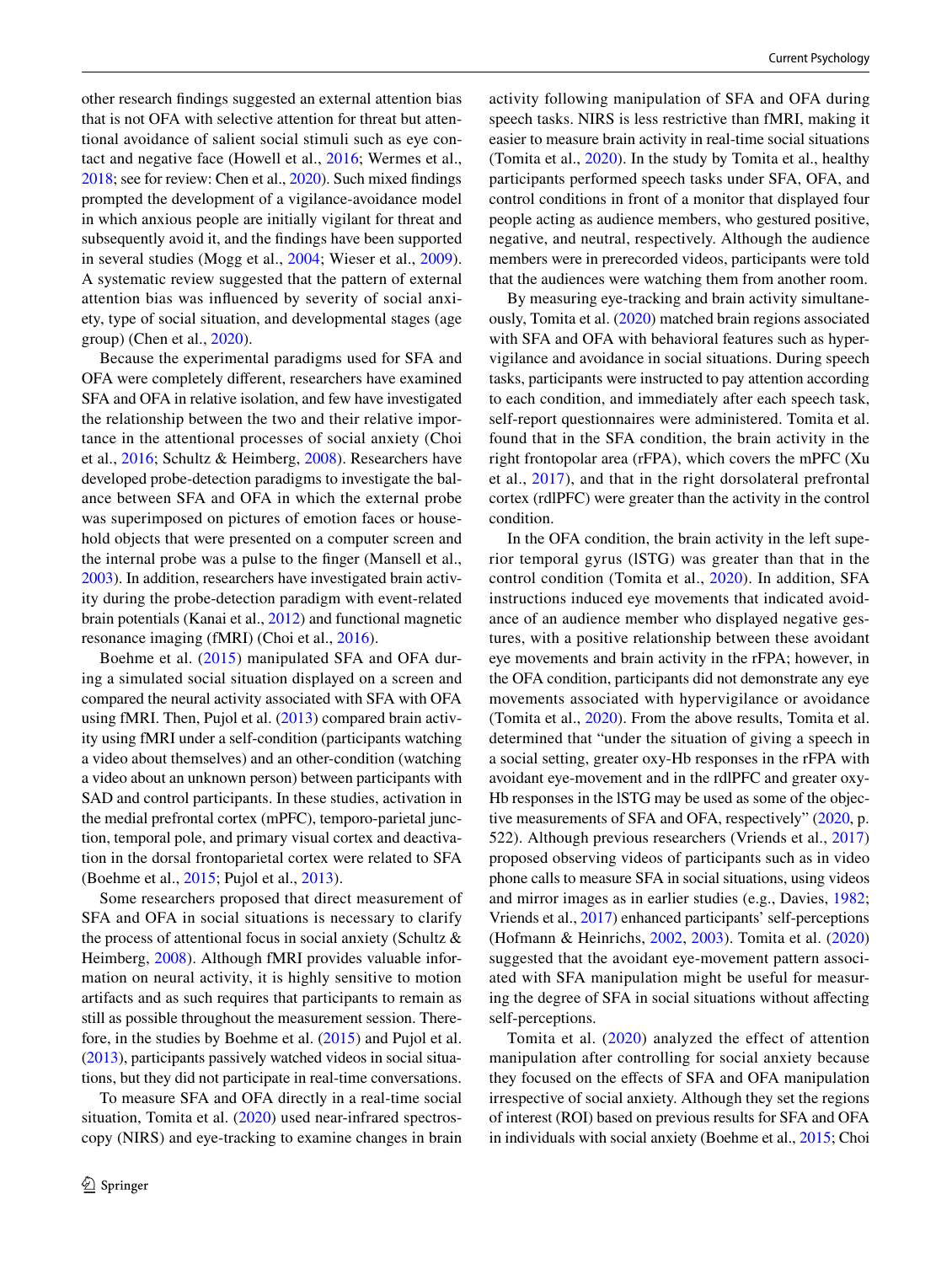et al., [2016](#page-11-9); Gentili et al., [2008;](#page-11-13) Pujol et al., [2013;](#page-12-13) Straube et al., [2004\)](#page-12-18), it was not clear to what extent the brain regions revealed in their study are relevant to the underlying pathology of social anxiety because Tomita et al. controlled the efect of social anxiety.

#### **The Current Study**

We aimed to investigate whether the activity in rFPA, rdlPFC, and lSTG increases proportional to social anxiety tendency without manipulating SFA and OFA. Using the experimental paradigm developed by Tomita et al. [\(2020](#page-12-14)), we had participants perform speech tasks. The only diference between the current study and Tomita et al.'s was that we did not perform attentional manipulation of SFA and OFA. In the current study, the speech tasks comprised two conditions: a no-instruction condition (natural setting) and a control condition. In the no-instruction condition, participants were told to speak freely. We set a control condition because brain activity related to motor outputs such as utterances and perceptions of visual stimuli should be subtracted from those related to the task (no-instruction) condition. Therefore, we used the control data only for the analysis of brain activity. The control condition was the same as in Tomita et al. ([2020](#page-12-14)), in which participants were instructed to "look at various objects and places on the screen as well as the appearance and reactions of the audience members" (p. 514).

We compared brain activity in the two conditions using the same measurement instruments as Tomita et al. [\(2020](#page-12-14)). Furthermore, to clarify the extent to which the brain regions activated proportional to social anxiety trait were relevant to attention pathology in social anxiety, we checked for correlations between the oxy-Hb responses of relevant brain regions, subjective responses to SFA and OFA questionnaires, and fxation duration of eye movements.

#### **Hypotheses**

First, we hypothesized that higher social anxiety would be associated with higher rFPA, rdlPFC, and lSTG activity in the no-instruction condition compared with the control condition.

Second, we hypothesized that participants with higher social anxiety would spend less time watching audience members who gestured negatively than would audience members who gestured positively during the no-instruction condition, as demonstrated in Tomita et al.'s ([2020](#page-12-14)) SFA condition.

Third, we hypothesized that higher subjective SFA during the no-instruction condition with higher social anxiety would be associated with increased rFPA and rdlPFC between the no-instruction and control conditions and higher subjective OFA during the no-instruction condition with higher social anxiety would be associated with increased lSTG between the no-instruction and control conditions. In addition, based on Tomita et al. ([2020\)](#page-12-14), we predicted that higher social anxiety with spending less time watching audience members who gestured negatively than audience members who gestured positively would be associated with increased rFPA.

# **Method**

#### **Participants**

We recruited 39 students (23 women, 16 men), 19–20 years old ( $M = 19.68$ ,  $SD = 0.87$ ) by handing out an application to students attending classes at a university in Japan. We used the same inclusion criteria as Tomita et al. ([2020](#page-12-14)), and "all participants were Japanese and reported no psychological disorders including SAD, hearing problems, or neurological or cardiovascular illnesses. Further, no participants reported poor physical condition, lack of sleep, or any medication within 24 h or alcohol consumption within 12 h of the beginning of the experiment" (Tomita et al., [2020](#page-12-14), p. 513). In addition, no participants had participated in Tomita et al.'s experiment. After the study, participants were compensated 1,500 yen for their time.

### **Self‑Report Measures**

All self-report measures were the same as used by Tomita et al. ([2020\)](#page-12-14), and their study contains the detailed information such as the validity and reliability of each scale.

### **Japanese Version of the Liebowitz Social Anxiety Scale (LSAS‑J)**

The LSAS-J (Asakura et al., [2002](#page-11-14); originally developed by Liebowitz, [1987](#page-12-19)) assesses fear and avoidance in 24 typical social performance and interaction situations. The responses to each situation are aggregated to produce a measure of the severity of social anxiety trait. The scale consists of 24 items, each depicting diferent social situations. For each situation, participants rated their levels of fear and avoidance on four-point Likert scales. The fear ratings range from 0 (*no fear*) to 3 (*severe fear*). The avoidance ratings response options were 0 (never), 1 (avoid 33% or less), 2 (avoid 50%), and 3 (avoid 67%–100%) based on the percent of time avoiding each situation. Total LSAS-J scores ranged from 0 to 144.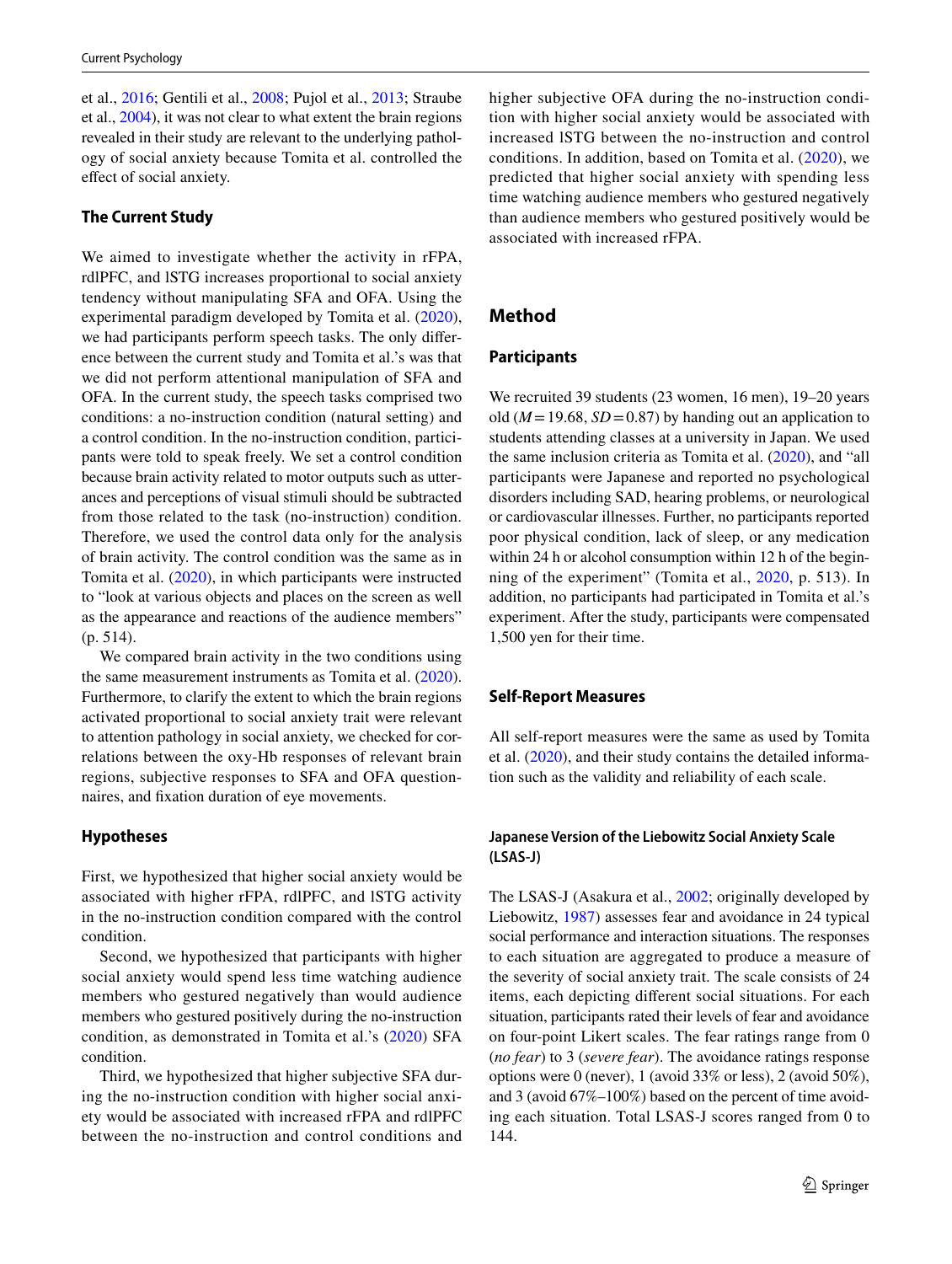#### **Focused Attention Scale (FAS)**

The FAS (Yamada et al., [2002](#page-13-0)) was based on the Focused Attention Questionnaire (FAQ; Chambless & Glass, [1984\)](#page-11-15) and comprises three items translated from the FAQ and nine original items. The FAS comprises two subscales: FAS-self (six items), which measures the degree to which participants attend to their physical sensations (e.g., heartbeat), and FAS-others (six items), which measures the degree to which participants attend to the behavior of others (e.g., others' facial expressions). Participants responded to each statement using a fve-point Likert scale ranging from 1 (*not focusing at all*) to 5 (*focusing totally*). Total scores on each subscale ranged from 1 to 30, where higher scores indicate greater SFA and OFA.

#### **Mental Perspective Scale for SAD**

When individuals with social anxiety focus their attention on self, they take the form of a mental visual image experienced from an observer perspective, wherein individuals perceive themselves from another person's viewpoint (Clark et al, [1995\)](#page-11-1). In contrast, the feld perspective means that their image of the situation is perceived as if they are viewing the scene from inside their own eyes, observing the details around them (Spurr & Stopa, [2003\)](#page-12-3). The Mental Perspective Scale (MPS) (Tomita et al., [2018\)](#page-12-20) comprises three subscales: feld perspective (MPS-F: fve items), observer perspective (MPS-O: four items), and detached mindfulness perspective (MPS-DM: four items). Participants responded to each statement using a six-point Likert scale ranging from 1 (*not at all*) to 6 (*totally*). We used the MPS-F and MPS-O subscales in the current study; the MPS-F assesses the extent to which participants see all the audience members and various objects on the screen (e.g., "I look at various objects in the social situation"), which we regarded as measuring the opposite construct of OFA. The MPS-O assesses the extent to which participants see themselves from the perspective of others (e.g., "I imagine my behavior as though from another person's viewpoint"), which is an essential component of SFA (Clark et al, [1995\)](#page-11-1). In the current study, we used FASself and MPS-O to measure the subjective degree of SFA and FAS-others and the reverse score of MPS-F to measure the subjective degree of OFA during the speech tasks.

### **Visual Analog Scale Assessing State Anxiety and Manipulation in the Control Condition**

Participants were asked to indicate the degree to which they were experiencing state anxiety before and during the speech tasks using a Visual Analog Scale (VAS) (questions: How anxious are you now? How anxious did you feel during your speech?), with 0 (*not at all*) and 100 (*completely*) at the extreme ends of the scale. Participants also used a VAS to indicate whether they were able to deliver the speech, as instructed, in the control condition (question: How well did you make a speech according to my instruction?), with 0 (*not at all*) and 100 (*completely*) at the extreme ends of the scale.

#### **Participants' Impression of the Audiences**

After the speech task, participants looked at each photograph of the audience members and were asked to rate their impressions of each audience member on a seven-point Likert scale that ranged from 1 (*extremely positive*) to 7 (*extremely negative*). This exercise was so we could identify the participants who evaluated the audience member's negative gestures incorrectly as positive or vice versa.

#### **Near‑infrared Spectroscopy**

We used an optical topography system (ETG-4000, Hitachi Medical Corporation, Japan), which measures "changes in cerebral oxy-Hb and deoxyhemoglobin (deoxy-Hb) concentrations at two wavelengths of near-infrared light (695 nm and 830 nm)" (Tomita et al., [2020,](#page-12-14) p. 516). We used the same type of probe holder, probe position, number of measurement channels, and measurement principles as those used by Tomita et al. [\(2020](#page-12-14)).

#### **Eye‑tracking System**

We used an eye-tracking device (QG-Plus, DITECT, Japan) that measures binocular gaze using dark pupil–corneal refection at a rate of 60 frames per second. QG-Plus automatically accommodates for head movements within a  $28 \text{ cm} \times 16 \text{ cm} \times 35 \text{ cm}$  (width  $\times$  height  $\times$  depth) space up to 25 cm/sec. Fixation was identifed when the device detected the pupils of both eyes and the participant's gaze stayed in an area smaller than 50 pixels for at least 100 ms.

#### **Procedure**

Participants received an explanation of the nature and purpose of the study and signed a written consent. Before the experiment commenced, participants completed a medical checklist, a VAS about state anxiety, and the LSAS-J. They sat in front of a computer and received an explanation of the speech tasks. After that, the NIRS probe holder and the eye-tracker were attached and calibrated. During each speech task, participants' eye movements and brain activity were measured. Immediately after each speech task, participants rated their subjective degree of SFA and OFA during the speech, using the relevant FAS and MPS subscales. After the control condition only, participants used a VAS to indicate whether they engaged a speech as instructed, and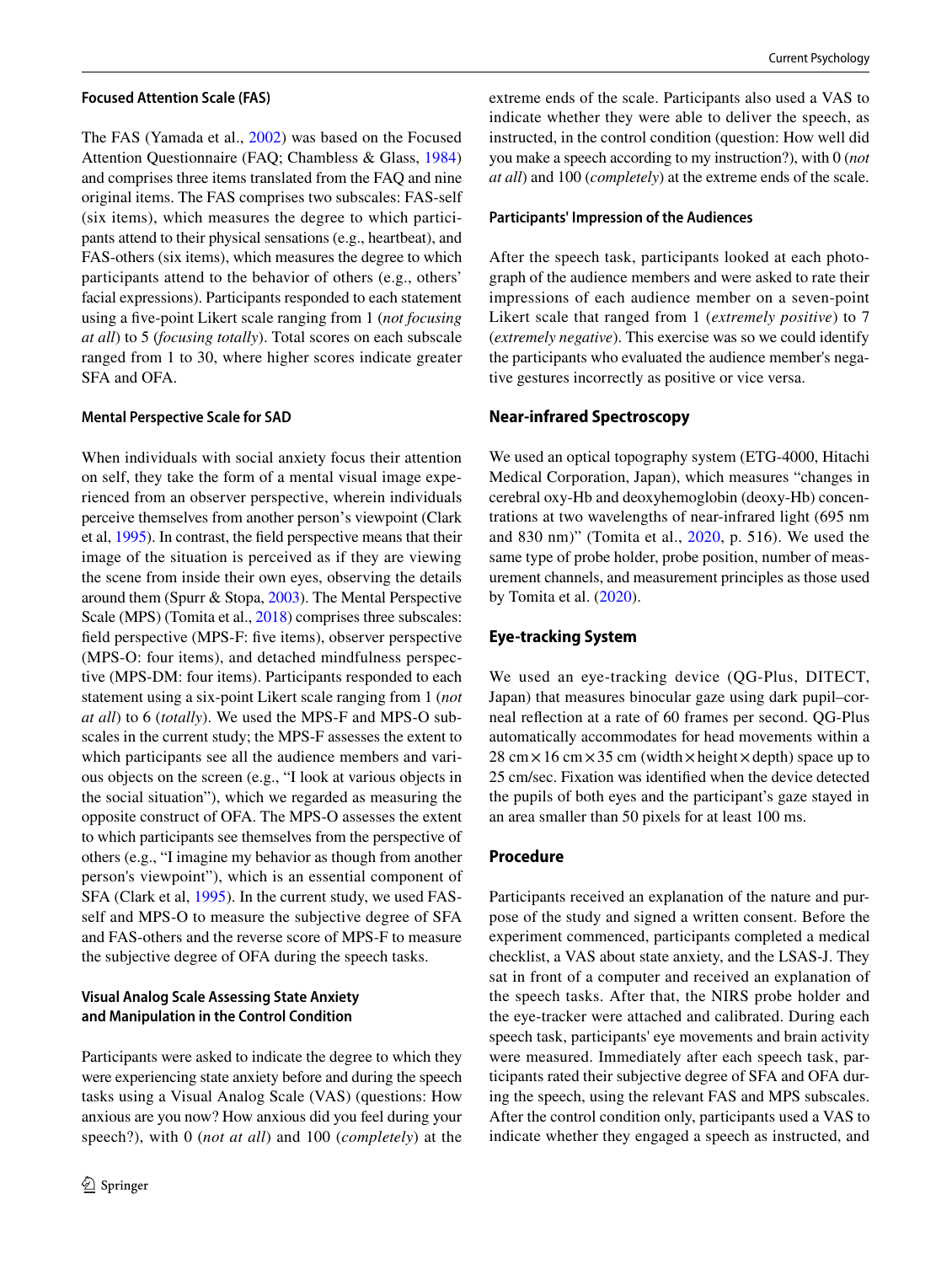they were asked to explain why they had given their VAS scores to confrm whether they had correctly understood the instruction.

At the end of the experimental sessions, participants rated their impression of each audience member and rated their overall state anxiety during all speech tasks with a VAS. The next day, participants completed an online questionnaire that was unrelated to the current study, and they were debriefed that the audiences they had seen had actually been prerecorded. Participants were also asked to use an online VAS to indicate whether they had suspected that the audiences were actually prerecorded videos (0=*extremely believed* and 100=*extremely noticed*).

#### **Speech Tasks**

Again under the same protocol as Tomita et al.'s ([2020](#page-12-14), p. 514), "the participants performed speech tasks in front of a monitor that displayed four audience members: two acted out positive and negative gestures, respectively, while the other two acted out neutral gestures." Although we had told the participants that the audience members were in the next room evaluating their speech in real time, the audiences were again actually prerecorded. For each speech task, participants were instructed to talk about "their school life from elementary school to the present" (Tomita et al., [2020](#page-12-14)). There were three speech task sets, each of which consisted of a set of rest periods and speech tasks: a 60-s rest period in which participants gazed at a fxation cross in the center of the screen, a 60-s speech task, a 40-s rest period, a 60-s speech task, and a fnal 30-s rest period.

As shown in Fig. [1](#page-4-0), the no-instruction condition consisted of two speech task sets, and the control condition consisted of one set. Tomita et al. ([2020\)](#page-12-14) conducted three sets of speech tasks: one for the SFA condition, one for the OFA condition, and one for the control condition. The order of the SFA condition and the OFA condition was counterbalanced, and the control condition was always last (Tomita et al., [2020\)](#page-12-14). In the current study, we conducted the two speech

task sets in the no-instruction condition frst, followed by the control condition, for each participant. The instructions given to participants in the control condition, the audience videos, and the topic that participants were instructed to speak about were the same as those of Tomita et al.

In the no-instruction condition, we did not provide any instructional manipulation. We told participants that for the frst two speech task sets, they were to speak freely. In the control condition, participants were instructed to "look at various objects and places on the screen as well as the appearance and reactions of the audience members" (Tomita et al., [2020](#page-12-14), p. 514). The control condition was intended as an adaptive attention control condition asking the participants to attend to various stimuli evenly without producing SFA and OFA.

We used the same audience videos as those used by Tomita et al. ([2020\)](#page-12-14). One task set included two 60-s speech tasks (i.e.,  $60 \text{ s} \times 2$ ); that is, two audience videos were used per set. Tomita et al. used six diferent videos for each participant: two per speech task set (i.e., one per 60-s speech) across three conditions  $(2 \times 3)$  to prevent the participants from noticing that the audiences were on prerecorded videos. For the current study, we also used six diferent videos for each participant: four in the no-instruction condition (two speech task sets), and two in the control condition (one task set). Detailed information on the videos (e.g., the contents of gestures in each audience member) is available from Tomita et al. [\(2020\)](#page-12-14).

#### **Data Preparation and Analysis**

#### **NIRS Data**

We used only oxy-Hb data for the analysis as in previous studies (Tomita et al., [2017,](#page-12-21) [2020](#page-12-14); Yokoyama et al., [2015](#page-13-1)). We used the integral mode in the ETG-4000's analysis program to calculate baseline data and calculated the average changes in oxy-Hb concentration (Δoxy-Hb) over the baseline for each channel during each speech task (60 s). We

<span id="page-4-0"></span>**Fig. 1** The diferences in the experimental design between Tomita et al. ([2020\)](#page-12-14) and the current study. *Note.* In this study, two sets of speech tasks in the no-instruction condition were conducted frst, followed by one set of speech tasks in the control condition. Each speech task set consisted of two 60-s speech tasks. Except for the manipulation of SFA and OFA, the experimental design of the current study was the same as that used by Tomita et al. [\(2020](#page-12-14))

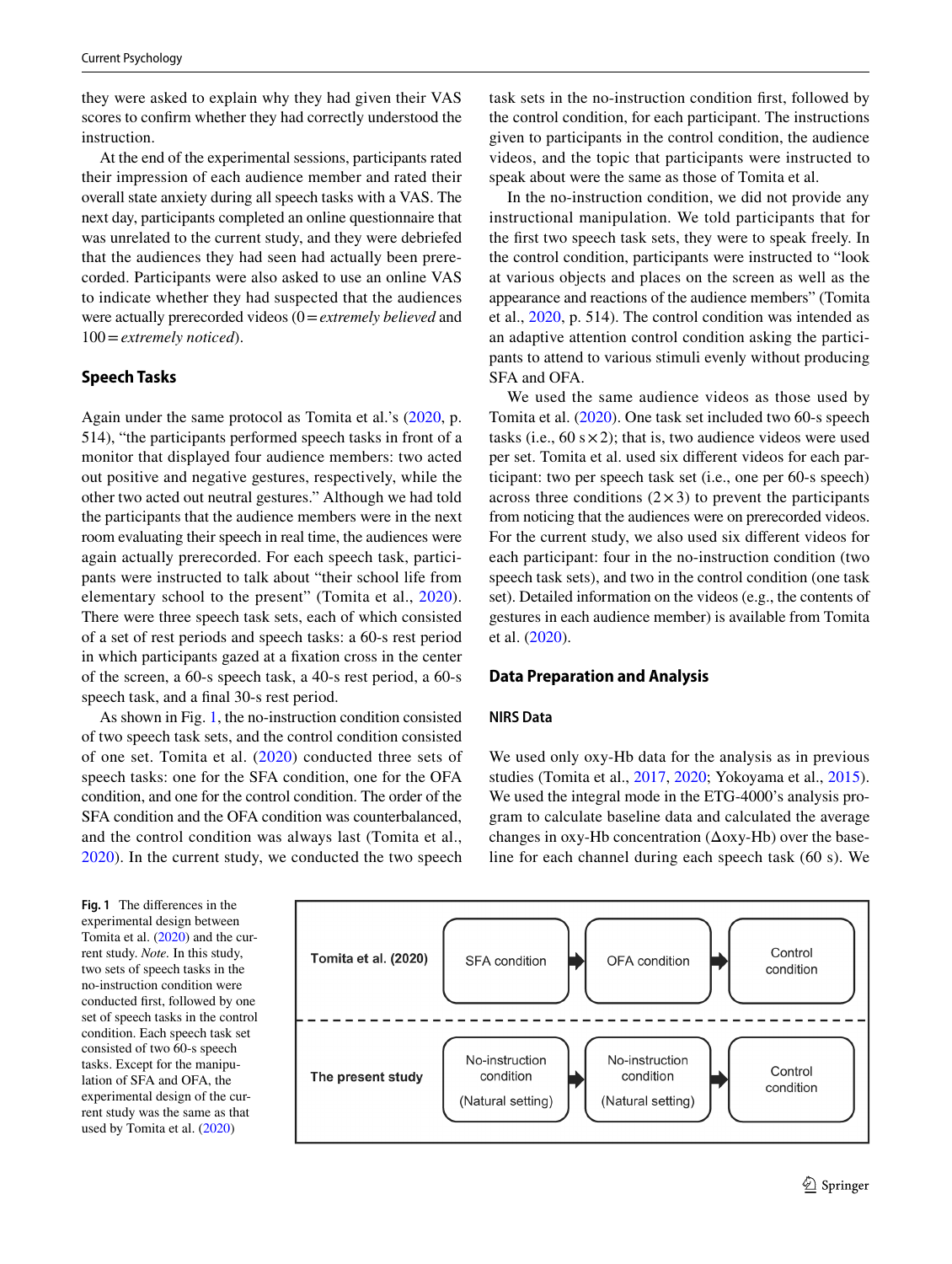obtained the average Δoxy-Hb from the four no-instruction speech tasks and the two control speech tasks. Finally, we divided the two averaged sets of 60-s data into three intervals: 0–20 s, 20–40 s, and 40–60 s. We also followed Tomita et al. ([2020\)](#page-12-14) and calculated the average Δoxy-Hb for each of these intervals for both conditions.

We used virtual registration (Tsuzuki et al., [2007\)](#page-12-22), which enables the probabilistic registration of NIRS data into the Montreal Neurological Institute coordinate space. We set the ROIs based on the regions associated with SFA and OFA in Tomita et al.'s study ([2020](#page-12-14)). The three ROIs were placed over one left and two right brain areas, including the lSTG (CH41), rFPA covering the mPFC (CH25, CH26, CH35, CH36, CH46, CH47; Xu et al., [2017](#page-12-15)), and rdlPFC (CH5, CH13, CH15). We calculated  $\Delta$ oxy-Hb in each ROI by averaging the corresponding channels (Tomita et al., [2020](#page-12-14)).

#### **Eye‑tracker Data**

The eye movements were analyzed using only the data from the no-instruction condition because we thought that the eye-movement pattern of SFA and OFA in high social anxiety individuals would be evident under the no-instruction condition.

The circular areas of interest (AOIs) were set around the audience members' faces: positive, neutral, and negative (see Tomita et al., [2020](#page-12-14)). Then, we calculated the average fxation time for each AOI of the four 60-s speeches in the noinstruction condition. We divided the averaged 60-s data into three intervals:  $0-20$  s,  $20-40$  s, and  $40-60$  s. The fixation times of the faces were normalized to respective valid fxation time on the whole scene for each participant to remove the efects of fatigue or movement artifacts. In total, four speech tasks were used for the analysis (no-instruction condition:  $60 \text{ s} \times 4$  times), and we measured the fixation times every 20 s (0–20 s, 20–40 s, 40–60 s). Therefore, we calculated the averaged invalid percent of 12 Sects.  $(20-s \times 3 \times 4$ times) for each participant. Then, we calculated the median and the 25th and 75th percentiles of invalid percent of all participants.

Following previous studies (Tomita et al., [2020](#page-12-14); White et al., [2019\)](#page-12-23), we observed the diferences in the duration of fxation on positive faces minus that on negative faces during no-instruction condition as a behavioral indicator for social anxiety in social situations for each participant (i.e., hypervigilance for threats or threat avoidance).

#### **Statistical Analysis**

To investigate the first hypothesis, we performed multilevel multiple regression analyses using a hierarchical liner model. Predictor variables were LSAS-J score, condition (no-instruction, control), and the interaction between LSAS-J and the condition; the outcome variable was the Δoxy-Hb in each ROI for each time interval. When the interaction between LSAS-J and condition was shown in each analysis, we used simple main efect analysis using the data of  $\pm$  1SD of LSAS-J to plot the pattern of interaction.

To investigate the second hypothesis, we performed multilevel multiple regression analyses using a hierarchical liner model. The predictor variables were LSAS-J, face (positive or negative), and the interaction between LSAS-J and face, and the outcome variable was the duration time for each time interval in the no-instruction condition. When the interaction between LSAS-J and face was shown in each analysis, we used simple main efect analysis to plot the pattern of interaction.

To investigate the third hypothesis, we performed multiple regression analyses with LSAS-J, each relevant MPS and FAS subscale answered after the no-instruction condition, interactions between LSAS-J, each of the MPS and FAS subscales as predictor variables, and the diference between Δoxy-Hb in no-instruction condition and that in control condition (the dif of Δoxy-Hb) at the ROIs proved in the frst hypothesis as outcome variables. We used the dif of Δoxy-Hb because brain activity related to motor outputs such as utterances and perceptions of visual stimuli should be subtracted from those related to the task (no-instruction) condition. Then, we performed a multiple regression analysis with LSAS-J, the diferences in fxation duration on a positive face minus a negative face in no-instruction condition, and interaction between LSAS-J, with the diferences in fxation duration of positive face minus negative face as predictor variables and the dif of Δoxy-Hb in the rFPA as the outcome variable. We used simple slope analysis to plot the pattern of interaction when the interaction between LSAS-J and each relevant MPS and FAS subscale or that of LSAS-J and the diferences in fxation duration on a positive face minus negative face was shown in each analysis. We used HAD17\_105 (Shimizu, [2016\)](#page-12-24) software for these analyses.

#### **Exclusion Criteria for Data Analysis**

We excluded participants' data for the following reasons: (1) misunderstanding of the instructions for the control condition; (2) audience member's negative gestures were incorrectly evaluated as positive or vice versa; (3) noticing that the audiences were actually prerecorded videos, in combination with eye-tracking and NIRS data identifed as outliers that were defined as below the 25th percentile–1.5  $\times$  IQR (75th percentile–25th percentile) and above than 75th percentile +  $1.5 \times IOR$  in the box and whisker plot; (4) the eyegaze duration data showed more than half of outliers shown by all participants in the box and whisker plot; or (5) the NIRS data showed more than half of outliers shown by all participants in the box and whisker plot. In addition, we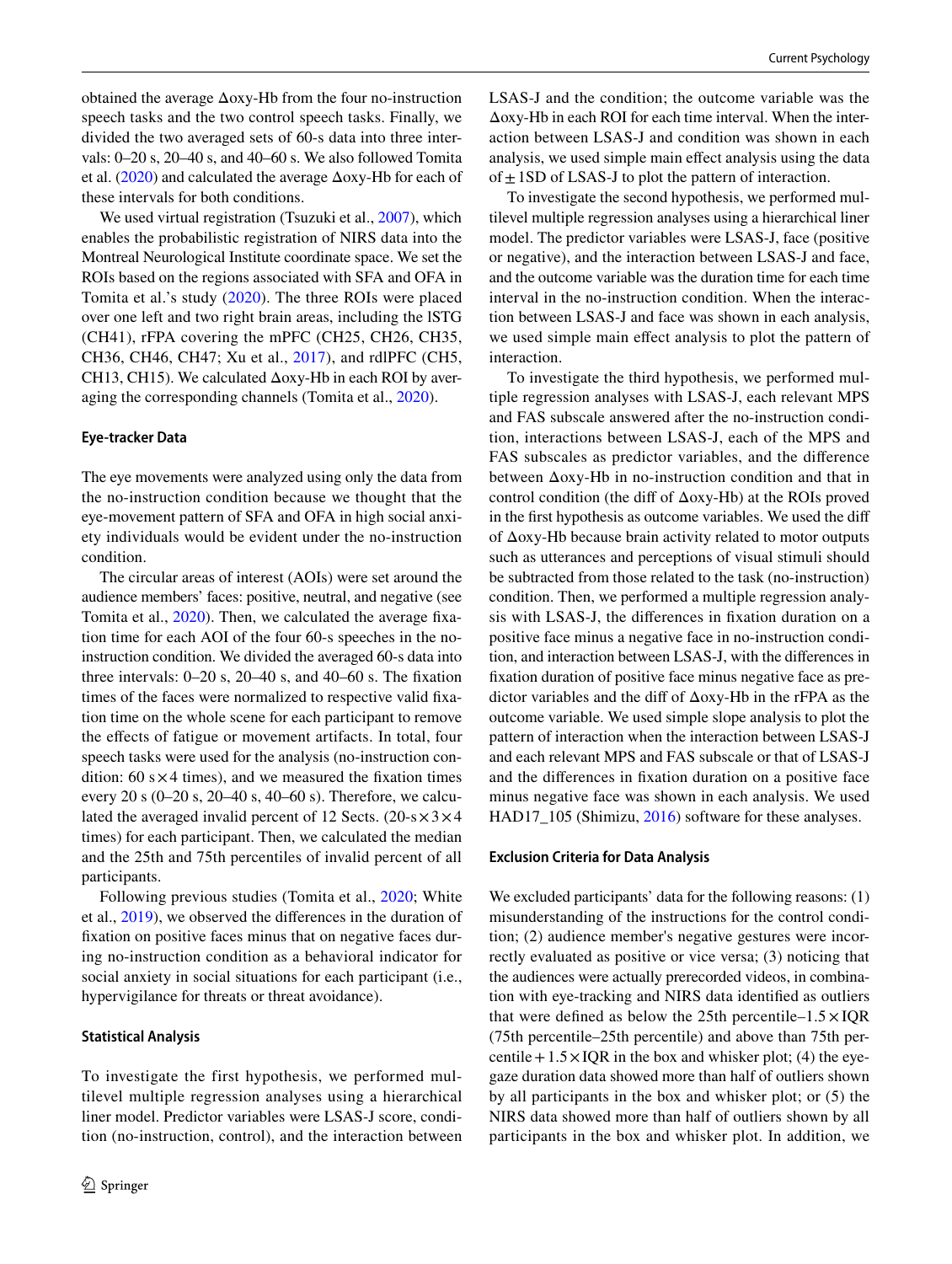excluded eye-tracking data if (6) the calibration of the eyetracking device gave an error, and we excluded NIRS ROI data if (7) the integral mode could not be used for calculating the average waveform because of body movement.

# **Results**

### **Confrmation of Exclusion Criteria**

We excluded one participant according to the second criterion and one participant with four outliers out of seven shown by all participants against the fourth criterion, and we used the data on the remaining 37 participants for the analyses. We excluded eye-tracking data from another two participants according to the sixth criterion and used the data from 35 participants for analysis. We excluded one participant from the analysis using oxy-Hb data in the lSTG according to the seventh criterion and used the data from 36 participants.

#### **Experimental Manipulation Check**

We performed multilevel multiple regression analysis with LSAS-J, time (baseline, speech tasks), and interaction between LSAS-J and time as predictor variables and VAS state anxiety scores as an outcome variable. LSAS-J signifcantly predicted an increase in VAS state anxiety scores  $(B=0.245, SE=0.078, p=0.003)$ . Time also significantly predicted higher VAS state anxiety scores  $(B = 43.811)$ ,  $SE = 5.138$ ,  $p = 4.6E-10$ , which means that the participants reported higher state anxiety during the speech tasks  $(M = 66.459, SD = 23.583)$  than at baseline  $(M = 22.649,$ *SD*=18.891). The interaction between LSAS-J and time was not significant ( $B = -0.168$ ,  $SE = 0.200$ ,  $p = 0.405$ ).

Next, we examined participants' impressions of the positive, negative, and neutral audience members; the lower the impression score, the more positively the participants evaluated the audience member. For this analysis, we divided the participants into high and low social anxiety groups (HSA and LSA, respectively) based on LSAS-J because we could not easily perform multilevel regression analysis on repeated measures with more than two levels using HAD17\_105 (Shimizu, [2016](#page-12-24)) software: The HSA group had scored 55 or higher on the LSAS-J, an above average score, and participants in the LSA group had scored 54 or lower. We submitted the impressions scores to a 2 (group: HSA, LSA)×3 (audience: positive, negative, neutral) mixeddesign ANOVA with repeated measures on the second variable. While there was no main efect for group or the group×audience interaction, the main efect of audience was significant,  $F(1.41, 49.42) = 363.423$ ,  $p = 0.001$ ,  $p^2 = 0.886$ . Participants reported lower scores for audience members

who acted in a positive manner  $(M=1.387, SD=0.686)$  than for those who acted in a negative  $(M=6.196, SD=0.811)$  (*t*  $(35)=21.278$ ,  $p=0.001$ ) or neutral ( $M=4.365$ ,  $SD=0.633$ )  $(t (32)=16.835, p=0.001)$  manner. Additionally, participants gave lower scores for audience members who acted in a neutral manner than for those who acted negatively,  $t(35) = 15.004$ ,  $p = 0.001$ . Thus, each audience member impressed the participants as intended.

#### **Hypothesis 1: The Changes in Brain Activities**

Table [1](#page-7-0) shows the results for the multilevel multiple regression analysis. The results showed that the interaction of LSAS-J and condition (no-instruction, control) signifcantly predicted the  $\Delta$ oxy-Hb in the rFPA at 0–20 s and 20–40 s, and the interaction of LSAS-J and condition tended to predict Δoxy-Hb in lSTG at 0–20 s. The interaction of LSAS-J and condition did not predict the Δoxy-Hb in rdlPFC. Figure [2](#page-8-0) shows the results of simple main efect analysis. When LSAS-J was at  $+1SD$ ,  $\Delta$ oxy-Hb in the rFPA at 0–20 s was signifcantly greater in the no-instruction condition than in the control condition (LSAS-J + 1SD:  $B = 0.092$ ,  $SE = 0.022$ , *p*=1.6E–4; LSAS-J –1SD: *B*=0.027, *SE*=0.023, *p*=0.254). Then, at 20–40 s, the simple main effect of LSAS-J at+1SD and−1SD were both signifcant (LSAS-J+1SD: *B*=0.169, *SE*=0.029, *p*=1.7E–6; LSAS-J−1SD: *B*=0.082,  $SE = 0.028$ ,  $p = 0.006$ ). Regarding  $\Delta$ oxy-Hb in the ISTG at 0–20 s, the simple main efects were not signifcant (LSAS-J+1SD: *B*=0.037, *SE*=0.037, *p*=0.325; LSAS-J –1SD: *B*=–0.053, *SE*=0.034, *p*=0.126).

### **Hypothesis 2: The Changes in Eye Movements**

The median and 25th and 75th percentiles of invalid percent of all subjects were as follows: median=1.411%, 25th percentile =  $0.503\%$ , 75th percentile =  $3.469\%$ . The interaction of LSAS-J and face (positive, negative) did not predict the fxation duration for any time interval in the no-instruction condition (0–20 s:  $B = -0.003$ ,  $SE = 0.043$ ,  $p = 0.952$ ; 20–40 s:  $B = -0.057$ ,  $SE = 0.063$ ,  $p = 0.370$ ; 40–60 s:  $B = -0.069$ ,  $SE = 0.066$ ,  $p = 0.302$ ). The main effects of face were all signifcant; fxation duration on a negative face was signifcantly shorter than that for positive face for each time interval irrespective of the degree of social anxiety (0–20 s: *B* = 2.768, *SE* = 0.912, *p* = 0.005; 20–40 s: *B* = 3.993, *SE* = 1.335, *p* = 0.005; 40–60 s: *B* = 3.319, *SE* = 1.316,  $p = 0.017$ ). The main effects of LSAS-J were not all signifcant (0–20 s: *B*=0.025, *SE*=0.053, *p*=0.645; 20–40 s: *B* = –0.022, *SE* = 0.051, *p* = 0.664; 40–60 s: *B* = –0.011, *SE*=0.052, *p*=0.827).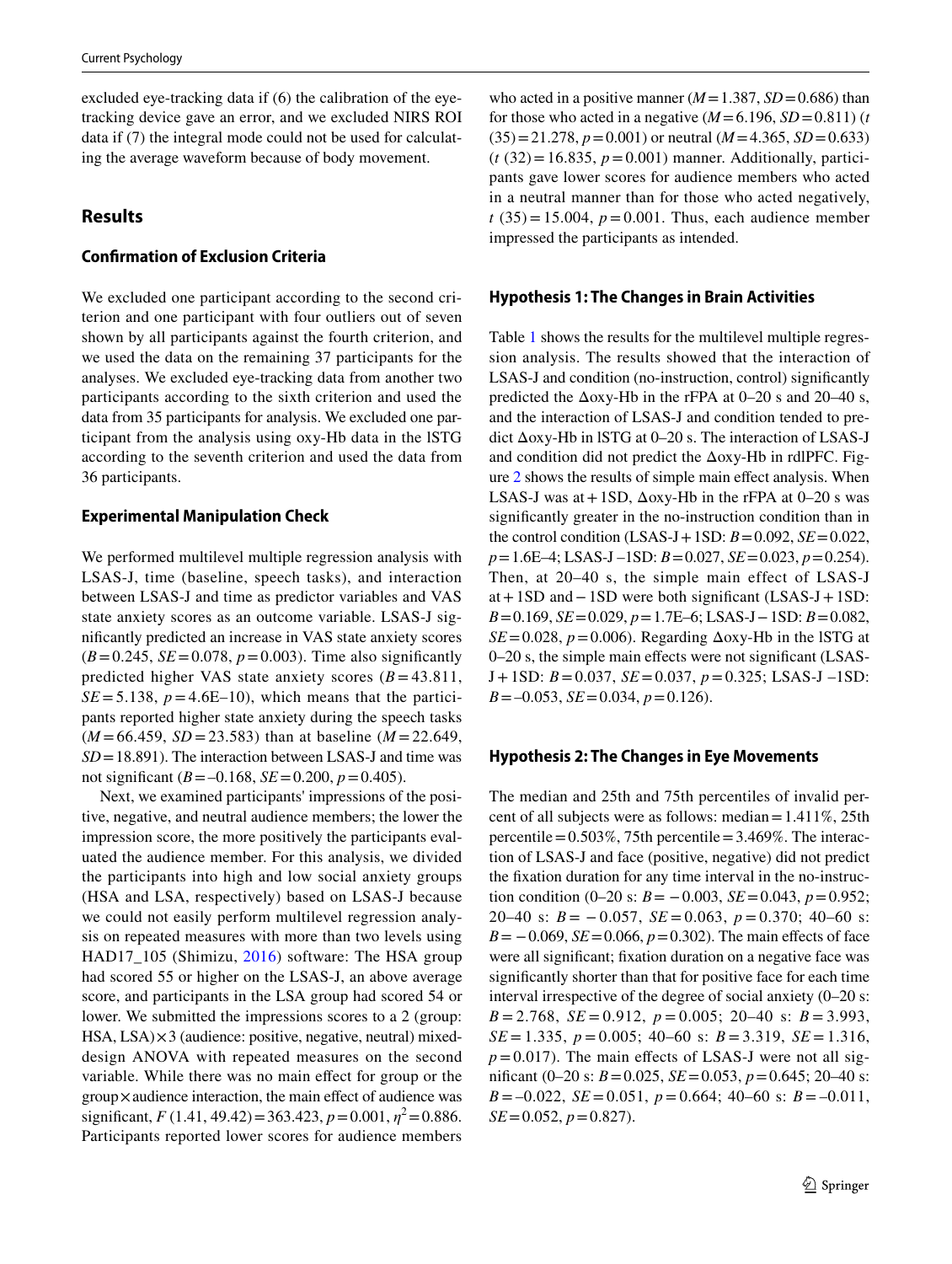|               |                  |            |        | Table 1 Multilevel Multiple Regression Analysis Results for Brain Activity                                                                                                                      |        |                 |             |       |                   |        |     |             |        |                   |          |     |
|---------------|------------------|------------|--------|-------------------------------------------------------------------------------------------------------------------------------------------------------------------------------------------------|--------|-----------------|-------------|-------|-------------------|--------|-----|-------------|--------|-------------------|----------|-----|
| ā             | Predictor        | $0 - 20$ s |        |                                                                                                                                                                                                 |        |                 | $20 - 40$ s |       |                   |        |     | $40 - 60$ s |        |                   |          |     |
| $_{\rm cone}$ |                  |            | SE     | 95%CI                                                                                                                                                                                           |        |                 | B           | SE    | 95%CI             |        |     | B           | SE     | 95%CI             | p        |     |
| rFPA          | Intercept        | 0.078      | 0.021  | [0.037, 0.120]                                                                                                                                                                                  | 0.001  | $\frac{w}{k}$   | 0.136       | 0.027 | [0.081, 0.191]    | 1.4E-5 | $*$ | 0.110       | 0.021  | [0.066, 0.153]    | $1.0E-5$ | $*$ |
|               | LSAS-J           | $-0.001$   |        | $[-0.003, 0.001]$                                                                                                                                                                               | 0.340  |                 | $2.2E-4$    | 0.001 | $[-0.002, 0.002]$ | 0.850  |     | 0.001       | 0.001  | $[-0.001, 0.002]$ | 0.334    |     |
|               | Condition        | 0.059      |        | [0.025, 0.094]                                                                                                                                                                                  | 0.001  | $\frac{36}{36}$ | 0.125       | 0.022 | [0.080, 0.170]    | 2.3E-6 |     | 0.064       | 0.024  | [0.015, 0.112]    | 0.011    |     |
|               | Interaction      | 0.001      | 0.001  | [ $1.3E-4, 0.003$ ]                                                                                                                                                                             | 0.032  |                 | 0.002       | 0.001 | $[2.7E-4, 0.003]$ | 0.023  |     | 0.001       | 0.001  | $[-0.001, 0.003]$ | 0.207    |     |
|               | rdIPFC Intercept | 0.052      | 0.010  | [0.031, 0.073]                                                                                                                                                                                  | 1.0E-5 | ***             | 0.116       | 0.017 | [0.081, 0.150]    | 5.8E-8 | $*$ | 0.102       | 0.013  | [0.076, 0.128]    | $2.2E-9$ |     |
|               | LSAS-J           | $-0.001$   | 3.4E-4 | $[-0.002, -3.7E4]$                                                                                                                                                                              | 0.004  | 黃领              | $-4.6E-4$   | 0.001 | $[-0.002, 0.001]$ | 0.422  |     | $-4.4E-4$   | 4.6E-4 | $[-0.001, 0.001]$ | 0.351    |     |
|               | Condition        | $-0.005$   | 0.020  | $[-0.046, 0.036]$                                                                                                                                                                               | 0.819  |                 | 0.034       | 0.030 | $[-0.027, 0.095]$ | 0.261  |     | 0.024       | 0.024  | $[-0.025, 0.073]$ | 0.322    |     |
|               | Interaction      | 0.001      | 0.001  | $[-0.001, 0.002]$                                                                                                                                                                               | 0.439  |                 | $3.5E-5$    | 0.002 | $[-0.004, 0.004]$ | 0.985  |     | $-2.4E-4$   | 0.001  | $[-0.003, 0.003]$ | 0.867    |     |
| <b>DLSI</b>   | Intercept        | 0.034      | 0.022  | $[-0.009, 0.078]$                                                                                                                                                                               | 0.120  |                 | 0.152       | 0.032 | [0.087, 0.217]    | 3.4E-5 | $*$ | 0.090       | 0.030  | [0.030, 0.151]    | 0.005    | $*$ |
|               | LSAS-J           | $-3.4E-4$  | 0.001  | $[-0.002, 0.001]$                                                                                                                                                                               | 0.700  |                 | $2.7E-4$    | 0.001 | $[-0.002, 0.003]$ | 0.839  |     | 0.001       | 0.001  | $[-0.004, 0.001]$ | 0.301    |     |
|               | Condition        | $-0.009$   | 0.024  | $[-0.057, 0.039]$                                                                                                                                                                               | 0.700  |                 | 1.005       | 0.037 | $[-0.071, 0.081]$ | 0.898  |     | 0.018       | 0.037  | $[-0.058, 0.094]$ | 0.631    |     |
|               | Interaction      | 0.002      | 0.001  | $[-3.8E-4, 0.004]$                                                                                                                                                                              | 0.098  |                 | 0.002       | 0.002 | $[-0.001, 0.006]$ | 0.153  |     | 0.002       | 0.002  | $[-0.001, 0.005]$ | 0.267    |     |
|               |                  |            |        | Note. <sup>†</sup> $p < 0.10$ , * $p < 0.05$ , ** $p < 0.01$ , *** $p < 0.001$ . rFPA: right frontopolar area, ISTG: left superior temporal gyrus, rdIPFC: right dorsolateral prefrontal cortex |        |                 |             |       |                   |        |     |             |        |                   |          |     |

### **Hypothesis 3: The Relationship Between the Subjective and Objective Measurements of SFA and OFA**

Based on the results of testing the frst hypothesis on the activities in the rFPA, we performed multiple regression analyses with LSAS-J, subjective measurements of SFA (either FAS-self or MPS-O), and interaction of LSAS-J and subjective SFA measurement as predictor variables; diff of  $\Delta$ oxy-Hb in the rFPA at 0–20 s and at 20–40 s were the outcome variables. The results showed that the inter action of LSAS-J and FAS-self signifcantly predicted the diff of  $\Delta$ oxy-Hb in rFPA at 0–20 s ( $\beta$  = 0.538,  $p$  = 0.001). Figure [3](#page-8-1) shows the results of simple slope analysis. When LSAS-J was at + 1SD, FAS-self during the speech task predicted diff of  $Δoxy-Hb$  in rFPA at  $0-20$  s (LSAS-J + 1SD:  $B = 0.015$ ,  $SE = 0.005$ ,  $p = 0.003$ ; LSAS-J -1SD:  $B = -0.006$ ,  $SE = -0.289$ ,  $p = 0.097$ ). In these results, the interaction of LSAS-J and MPS-O predicted diff of  $\Delta$ oxy-Hb in rFPA at 0–20 s  $(\beta = 0.311, p = 0.063)$ . The simple slope analysis results were not significant  $(LSAS-J+1SD: B=0.008$ ,  $SE = 0.008$ ,  $p = 0.270$ ; LSAS-J  $-1SD$ :  $B = -0.008$ ,  $SE = 0.006$ ,  $p = 0.181$ ). Neither the interaction of LSAS-J and FAS-self nor that of LSAS-J and MPS-O signifcantly predicted diff of  $\Delta$ oxy-Hb in rFPA at 20–40 s (FAS-self: *β*=0.023, *p*=0.893; MPS-O: *β*= −0.002, *p*=0.989).

Based on the results of testing the frst hypothesis on the activities in the lSTG, multiple regression analysis with LSAS-J, the subjective measurements of OFA (either FASothers or MPS-F), and the interaction of LSAS-J and subjective OFA measurement as predictor variables and dif of Δoxy-Hb in the lSTG at 0–20 s as an outcome variable. The results showed that neither the interaction of LSAS-J and FAS-others nor that of LSAS-J and MPS-F predicted diff of  $\Delta$ oxy-Hb in lSTG at 0–20 s (FAS-others:  $\beta$  = 2.9E-5,  $p = 0.874$ ; MPS-f:  $\beta = 1.1E$ -4,  $p = 0.545$ ).

We did not examine whether LSAS-J moderated the efects of the diferences in the fxation duration of posi tive faces minus negative faces on diff of  $\Delta$ oxy-Hb in rFPA because the second hypothesis was not supported.

# **Discussion**

<span id="page-7-0"></span>With this study, we aimed to investigate whether the rFPA, rdlPFC, and lSTG activity during speech tasks increased proportional to social anxiety tendency without manipulat ing SFA and OFA. We found that the higher the participants' social anxiety, the more rFPA activity they showed in the no-instruction condition compared to the control condition. Higher social anxiety was also associated with more lSTG activity in the no-instruction condition than in the control condition, although the interaction of LSAS-J and condition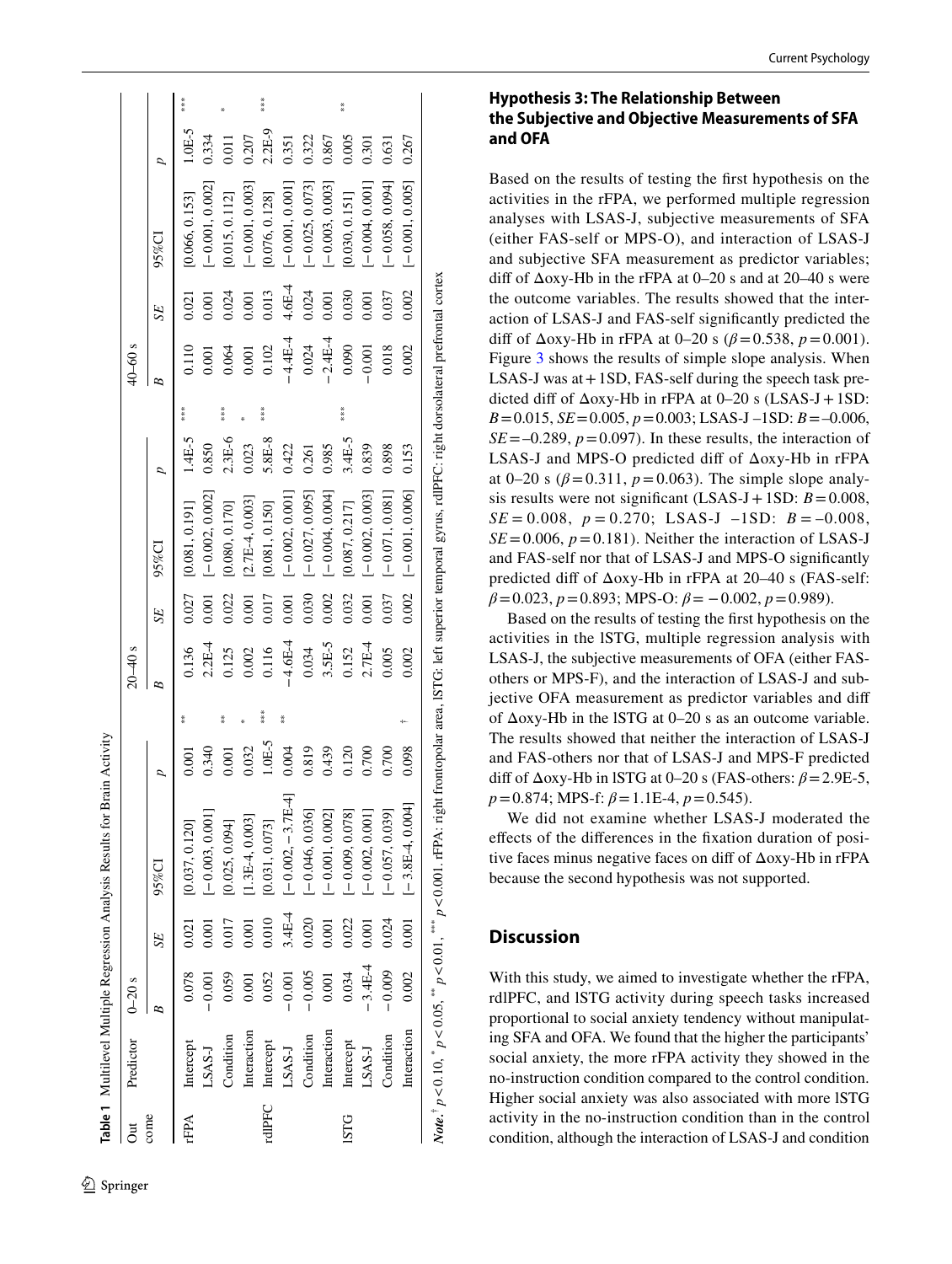

<span id="page-8-0"></span>Fig. 2 The results of simple main effect analysis in each brain region, showing the interaction of LSAS-J and condition. *Note.* (**a**) Δoxy-Hb in the rFPA at 0–20 s (**b**) Δoxy-Hb in the rFPA at 20–40 s

 $(a)$  $0.25$ -LSAS-J-1SD LSAS-J +1SD The diff of Aoxy-Hb of rFPA at 0-20 s  $0.2$  $0.15$ (mmol · mm)  $0.1$  $0.05$  $\circ$ -1̀SD ŧс  $-0.05$ The score of FAS-self  $-0.1$ 

(**c**) Δoxy-Hb in the lSTG at 0–20 s. LSAS-J: Japanese version of the Liebowitz Social Anxiety Scale, rFPA: right frontopolar area, lSTG: left superior temporal gyrus. \*\*  $p < 0.01$ , \*\*\*  $p < 0.001$ 



<span id="page-8-1"></span>**Fig. 3** The results of simple slope analysis in increased rFPA in 0–20 s and subjective SFA. *Note.* (**a**) The interaction of LSAS-J and FAS-self (**b**) The interaction of LSAS-J and MPS-O. rFPA: right frontopolar area, SFA: self-focused attention, LSAS-J: Japanese ver-

sion of the Liebowitz Social Anxiety Scale, FAS-self: self-focused attention, which is the subscale of Focused Attention Scale, MPS-O: observer perspective, which is the subscale of Mental Perspective Scale for Social Anxiety. Error bars represent standard errors

was marginally signifcant. Therefore, the frst hypothesis was supported, with the exception of the results for the rdlPFC.

The dlPFC is associated with voluntary control of attention (Comte et al., [2016](#page-11-16)). Previous studies demonstrated that networks within the right frontotemporal region have roles of self-evaluation, autobiographical memory, and selfrecognition (Keenan et al., [2000\)](#page-12-25). Based on Tomita et al. [\(2020\)](#page-12-14), we had hypothesized that dlPFC activity would be greater in the no-instruction condition than the control condition. The main diference between Tomita et al.'s study [\(2020](#page-12-14)) and the current work is that Tomita et al. experimentally manipulated SFA, whereas we did not. It is possible that participants in Tomita et al.'s study might have tried to

intentionally control the focus of their attention more than the participants in the current study. Therefore, activation of the rdlPFC during the SFA condition in Tomita et al. might have refected the cognitive process of trying to intentionally control attention.

Figure [2](#page-8-0) shows that the participants with higher social anxiety showed less rFPA activity than did those with lower social anxiety in the control condition at 0–20 s, and they showed a slight decrease in the control condition and a marked increase in the no-instruction condition at 20–40 s. These results might be relevant to the previous research demonstrating that the response pattern of the prefrontal cortex in socially anxious individuals difers depending on whether the experimental task requires special procedures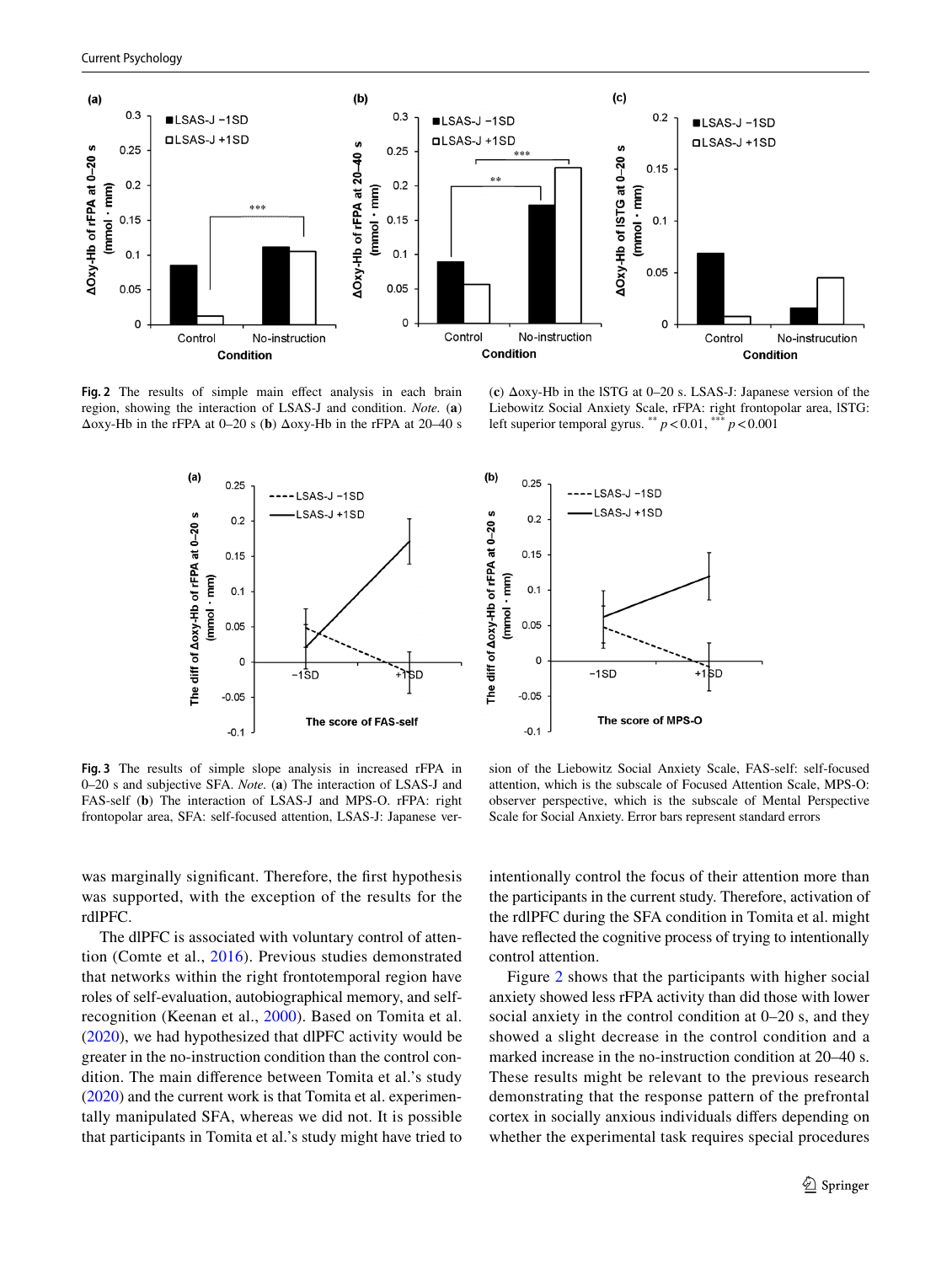such as attention control. For example, when performing the emotional control task and the verbal fuency task, the activity in the medial prefrontal cortex and the bilateral ventrolateral prefrontal cortex was lower in patients with SAD than in healthy individuals (Brühl et al., [2014;](#page-11-17) Yokoyama et al., [2015\)](#page-13-1).

Other researchers, however, have reported higher prefrontal cortex activity in patients with SAD than in healthy individuals when they perform tasks that do not require any top-down control. Researchers have observed that prefrontal cortex activity in patients with SAD could refect nonfunctional cognitive activity such as inhibition (Brühl et al., [2014](#page-11-17)). Based on these fndings, in this study, the prefrontal cortex activity in the participants with higher social anxiety might have decreased more under the present control condition that required top-down control to conform to the task instruction, whereas the activity might have increased more with the nonfunctional cognitive activity of SFA under the no-instruction condition. Therefore, we assumed that the diference in rFPA activity between the no-instruction and the control conditions became larger proportional to social anxiety tendency.

As for the second hypothesis, it was not supported. Only the main effect of face was significant: The fixation duration in the no-instruction condition for negative faces was signifcantly shorter than that for positive faces for all time intervals irrespective of the degree of social anxiety. Therefore, we could not confrm Tomita et al.'s ([2020](#page-12-14)) fnding that avoidant eye-movement patterns might be useful for measuring the degree of SFA in social situations. Lin et al. ([2016\)](#page-12-26) administered a speech task with a prerecorded audience for healthy subjects as in the current study, and the HSA group showed longer total fxation on negative stimuli and shorter total fxation on positive stimuli than did the group with low trait social anxiety. The LSA group also looked less at negative feedback than at positive and neutral feedback, whereas the HSA group did not display this bias (Lin et al., [2016\)](#page-12-26). Therefore, our result was not consistent with Lin et al.'s. Tomita et al.'s ([2020](#page-12-14)) suggestion concerning avoidant eye-movement patterns as a useful measure of SFA is based on experimentally manipulating SFA. However, Lin et al. ([2016\)](#page-12-26) discussed, previous researchers have used fxation duration on external stimuli to investigate external attention bias like OFA. Based on the fndings for the second hypothesis, it might be difficult to use fixation duration on external stimuli as an objective measurement of SFA. Alternatively, the second hypothesis might not have been supported due to the limited time resolution. We calculated the average fxation time on each AOI every 20 s. Several studies have suggested that atypical eye movements in social anxiety are much more subtle and can best be seen in the temporal and spatial distribution of the fxations (Chen et al., [2015](#page-11-18); Kleberg et al., [2021](#page-12-27)). To heighten the time resolution,

researchers have used a visual scanpath, or a tracing of the motion of the eye made while viewing a complex stimulus, and it consists of a sequence of fxations and saccades (Chen et al., [2015](#page-11-18)). Adults with SAD showed a longer scanpath than healthy controls during public speaking (Chen et al., [2015](#page-11-18)), whereas youth with SAD showed a shorter scanpath than healthy controls during emotional recognition (Kleberg et al., [2021](#page-12-27)). Other researchers use pupil dilation, an index of arousal, and closely link it to attention (Keil et al., [2018;](#page-12-28) Kleberg et al., [2019](#page-12-29), [2021\)](#page-12-27). The youth SAD group had higher pupil dilation than controls (Kleberg et al., [2021](#page-12-27)), and larger pupil dilation to happy face stimuli before 12-week cognitive behavioral treatment for adolescent SAD was related to worse treatment response (Kleberg et al., [2019](#page-12-29)). Therefore, eye tracking analysis with better time resolution, such as visual scanpath and pupil dilation, may capture the degree of SFA as well as OFA related to social anxiety.

As Fig. [3](#page-8-1) shows, increased rFPA activity during 0–20 s was associated with higher social anxiety and higher subjective SFA. Therefore, the third hypothesis, as well as the frst hypothesis, were supported for rFPA. Although the increase in rFPA activity during 20–40 s was greater in the no-instruction condition than in the control condition and that diference was greater according to social anxiety tendency, the interaction of LSAS-J and subjective measurement of SFA was not signifcant for increased rFPA activity during 20–40. When the participants were asked about the subjective degree of SFA, they might have answered based on the memory immediately after the speech commencement (0–20 s).

In contrast, our prediction of a relationship between increased lSTG activity and the interaction of LSAS-J and subjective OFA was not supported. Considering this result and the result of testing the frst hypothesis that the efect of the interaction of LSAS-J and condition in lSTG activity was marginally significant, it may be difficult to conclude that lSTG activity is a useful objective measurement of OFA. We did not analyze the relationship between rFPA and avoidant eye-movement because the second hypothesis was not supported. In the present study, we demonstrated that objective measurement of brain activity, which Tomita et al. ([2020\)](#page-12-14) measured by manipulating SFA, can be adapted to naturally occurring SFA related to social anxiety. In contrast, it is difficult to adapt the relationship between brain activity and eye movement, as suggested by manipulating SFA, to a natural setting.

Following Tomita et al. ([2020\)](#page-12-14), for the present study, we created "an experimental paradigm to measure both SFA and OFA in a social setting" (Tomita et al., [2020](#page-12-14), p. 522). In a similar paradigm, Glassman et al. [\(2017](#page-11-19)) used fNIRS to measure brain activity in the dlPFC while participants performed a speech task in front of a prerecorded video of a small audience. They compared participants with HSA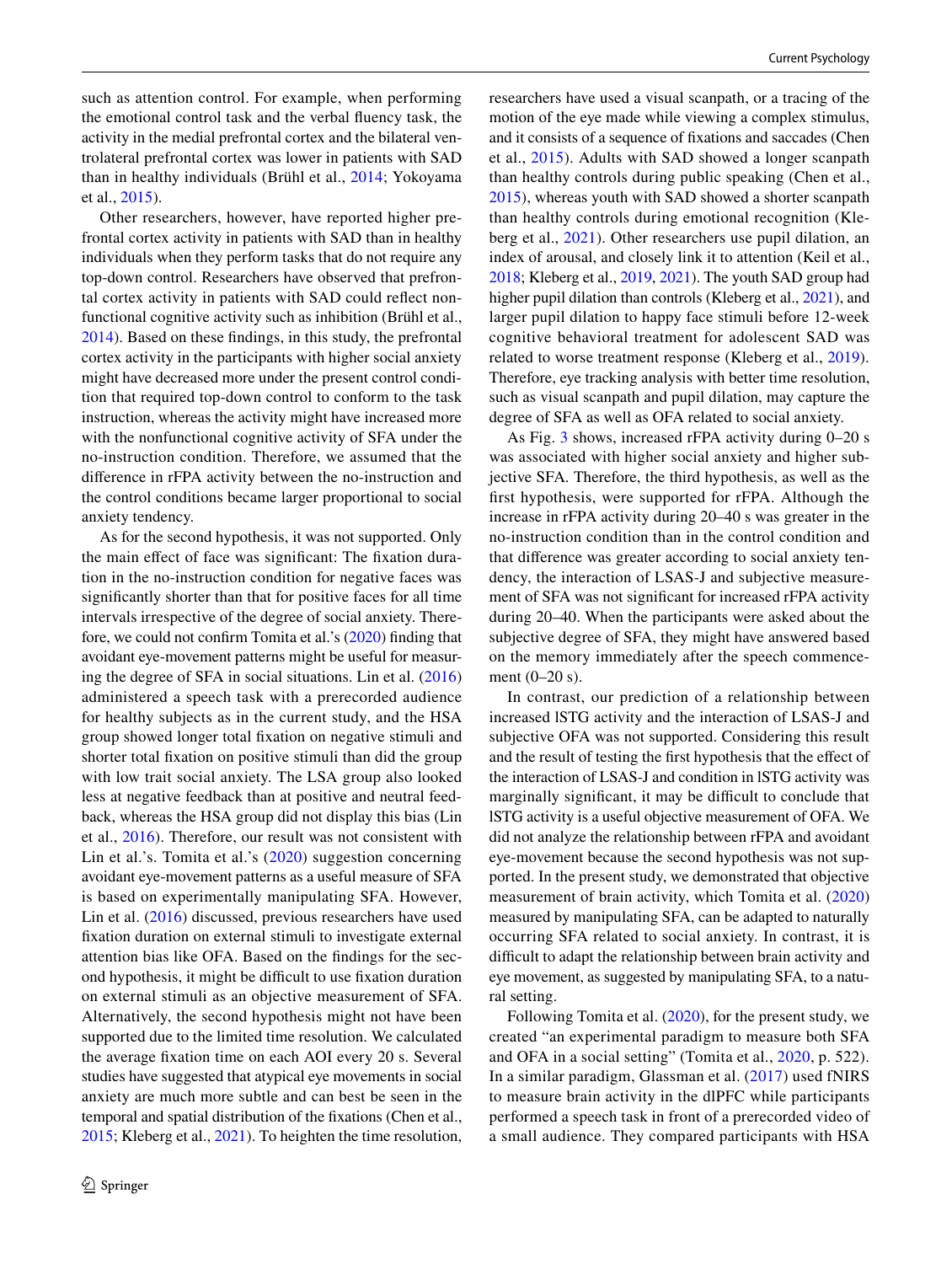and LSA and investigated the relationships between dlPFC activity, participants' performance skills, and state anxiety during the speech. While Glassman et al. focused on participant performance skills that other experimenters had evaluated, we focused our study on the participants' self-reported SFA and OFA.

In Glassman et al ([2017\)](#page-11-19) study, the ROIs were placed over the dlPFC covering the medial prefrontal regions, thus overlapping the frontopolar channels we used in the current study. Glassman et al. found that the relationship between social anxiety and both blood volume and deoxygenated hemoglobin (Hb) varied signifcantly as a function of speech performance, such that participants with LSA who performed well showed higher dlPFC activity than did those who did not perform well. In contrast, participants with HAS who performed well showed lower dlPFC activity than did those with LSA who performed well. In poor performers, dlPFC activity was slightly higher in the participants with HSA than in those with LSA. Although Glassman et al. suggested that the dlPFC activity in poor performers with HSA could refect heightened SFA, this was not based on experimental data because they did not measure the degree of SFA. Because we here demonstrated activation in a similar brain region proportional to social anxiety and to subjective SFA, our fndings support the suggestion of Glassman et al.

# **Conclusions**

In the present study, activity in the rFPA, which was associated with SFA in Tomita et al. ([2020\)](#page-12-14), increased proportional to social anxiety in the absence of SFA manipulation. Besides higher social anxiety, higher subjective SFA during the no-instruction condition was also associated with increased rFPA between the no-instruction and control conditions. Freitas-Ferrari et al. ([2010](#page-11-20)) observed that the limbic structure and the mPFC were most consistently related to the pathology of social anxiety and proposed that research is needed to understand further the roles of these regions in the neural circuitry of social anxiety. In the present results, SFA was essential in understanding the role of mPFC in the pathology of social anxiety.

The results of the current study suggested that when people speak publicly in social settings, greater oxy-Hb responses in the rFPA could be used as objective measurements of SFA in people with higher social anxiety. By using real-time monitoring of brain activity in these regions during social situations, we should be able to assess how changes in SFA occur in people with high social anxiety without assessing subjective SFA.

#### **Limitations**

This study has several limitations. First, we used NIRS to measure brain activity and eye movements simultaneously because NIRS is less susceptible to body movement than are other neuroimaging procedures, such as fMRI. Although using NIRS increased the ecological validity of the current study, we could not investigate the deep parts of the brain such as the amygdala and the insula that are thought to be active in the neural circuit of anxiety (Etkin & Wager, [2007](#page-11-21)).

A second limitation was that although participants reported that their state anxiety, measured by VAS, was signifcantly higher during the speech tasks than before the tasks, speaking in front of audiences displayed on the screen is diferent from social situations in everyday life. Therefore, we should attempt to replicate our results with participants speaking in front of live audiences.

The third limitation was that we did not include participants' gender as a factor in the analyses because Tomita et al. [\(2020](#page-12-14)) also did not assess the efect of gender. Indeed, because there were few men, we had difficulty investigating diferential brain and behavioral responses in men versus women. We used the same videos as Tomita et al. in which the gender of the negative audience members was opposite the participant's gender to maximize the efect of the audience member who acted negatively. Future researchers should investigate the efects of participants' and audience members' gender by including more male participants and a balanced number of male and female negative audience members.

Fourth, regarding brain regions related only to SFA and OFA, we set a control condition to subtract brain activities other than SFA and OFA from those in the no-instruction condition. Because it was difficult to create a neutral control condition without inducing SFA and OFA while giving a speech, we instructed the participants to attend equally to various stimuli to avoid inducing SFA and OFA in the control condition. However, a neutral state of speaking without SFA or OFA and a state without SFA and OFA due to adaptive attention might not be equivalent. The part of brain activities in the present control condition might represent adaptive attention, and we might have subtracted associated brain activities from those in the no-instruction condition.

**Author contributions** All authors contributed to the study conception and design. Material preparation, data collection and analysis were performed by Nozomi Tomita and Hiroaki Kumano. The frst draft of the manuscript was written by Nozomi Tomita and all authors commented on previous versions of the manuscript. All authors read and approved the fnal manuscript.

**Funding** This work was partly supported by JSPS KAKENHI (Grant numbers JP19K21009 and JP18H05817).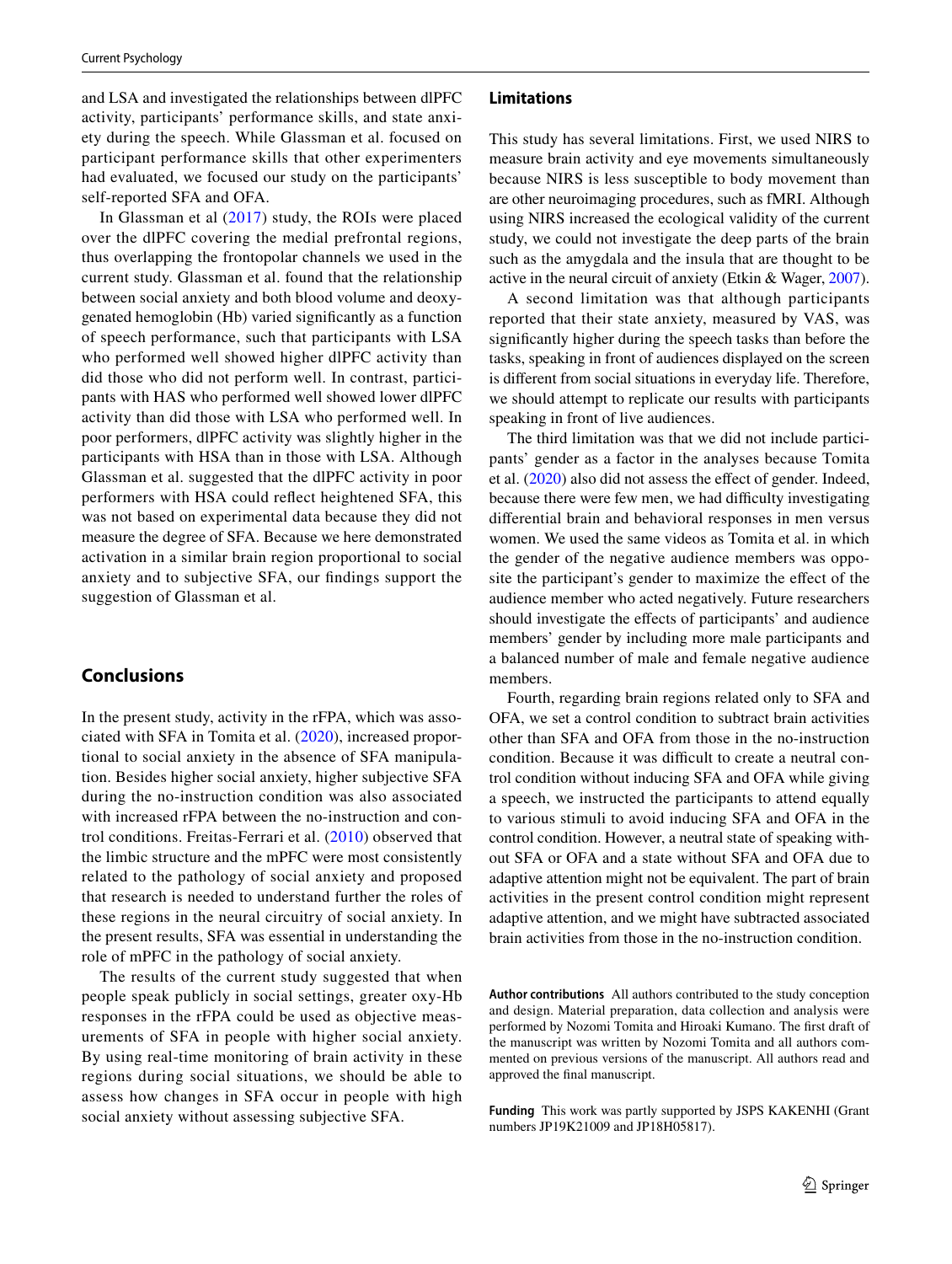**Data availability** The datasets generated during and/or analysed during the current study are available from the corresponding author on reasonable request.

# **Declarations**

**Conflicts of interest** The authors have no conficts of interest to declare that are relevant to the content of this article.

**Ethics approval** All procedures performed in studies involving human participants were in accordance with the ethical standards of the institutional and/or national research committee and with the 1964 Helsinki Declaration and its later amendments or comparable ethical standards. The study was approved by the Ethics Review Committee on Research with Human Subjects of Waseda University (No. 2015–196).

**Consent to participate** Informed consent was obtained from all individual participants included in the study.

**Open Access** This article is licensed under a Creative Commons Attribution 4.0 International License, which permits use, sharing, adaptation, distribution and reproduction in any medium or format, as long as you give appropriate credit to the original author(s) and the source, provide a link to the Creative Commons licence, and indicate if changes were made. The images or other third party material in this article are included in the article's Creative Commons licence, unless indicated otherwise in a credit line to the material. If material is not included in the article's Creative Commons licence and your intended use is not permitted by statutory regulation or exceeds the permitted use, you will need to obtain permission directly from the copyright holder. To view a copy of this licence, visit <http://creativecommons.org/licenses/by/4.0/>.

# **References**

- <span id="page-11-0"></span>American Psychiatric Association. (2013). *Diagnostic and statistical manual of mental disorders* (5th ed.). American Psychiatric Association.
- <span id="page-11-6"></span>Amir, N., Elias, J., Klumpp, H., & Przeworski, A. (2003). Attentional bias to threat in social phobia: Facilitated processing of threat or difculty disengaging attention from threat? *Behaviour Research and Therapy, 41*, 1325–1335. [https://doi.org/10.1016/S0005-](https://doi.org/10.1016/S0005-7967(03)00039-1) [7967\(03\)00039-1](https://doi.org/10.1016/S0005-7967(03)00039-1)
- <span id="page-11-14"></span>Asakura, S., Inoue, S., Sasaki, F., Sasaki, Y., Kitagawa, N., Inoue, T., et al. (2002). Reliability and validity of the Japanese version of the Liebowitz social anxiety scale. *Clinical Psychiatry, 44*, 1077–1084.
- <span id="page-11-10"></span>Boehme, S., Miltner, W. H., & Straube, T. (2015). Neural correlates of self-focused attention in social anxiety. *Social Cognitive and Afective Neuroscience, 10*, 856–862. [https://doi.org/10.1093/](https://doi.org/10.1093/2Fscan%2Fnsu128) [2Fscan%2Fnsu128](https://doi.org/10.1093/2Fscan%2Fnsu128)
- <span id="page-11-4"></span>Bögels, S. M., & Lamers, C. T. J. (2002). The causal role of self-awareness in blushing-anxious, socially-anxious and social phobics individuals. *Behaviour Research and Therapy, 40*, 1367–1384. [https://doi.org/10.1016/S0005-7967\(01\)00096-1](https://doi.org/10.1016/S0005-7967(01)00096-1)
- <span id="page-11-17"></span>Brühl, A. B., Delsignore, A., Komossa, K., & Weidt, S. (2014). Neuroimaging in social anxiety disorder—a meta-analytic review resulting in a new neurofunctional model. *Neuroscience & Biobehavioral Reviews, 47*, 260–280. [https://doi.org/10.1016/j.neubiorev.](https://doi.org/10.1016/j.neubiorev.2014.08.003) [2014.08.003](https://doi.org/10.1016/j.neubiorev.2014.08.003)
- <span id="page-11-15"></span>Chambless, D. L., & Glass, C. R. (1984). *The focus of attention questionnaire (Unpublished questionnaire)*. The American University.
- <span id="page-11-8"></span>Chen, J., van den Bos, E., & Westenberg, P. M. (2020). A systematic review of visual avoidance of faces in socially anxious individuals: Infuence of severity, type of social situation, and development. *Journal of Anxiety Disorders, 70*, 102–193. [https://doi.org/](https://doi.org/10.1016/j.janxdis.2020.102193) [10.1016/j.janxdis.2020.102193](https://doi.org/10.1016/j.janxdis.2020.102193)
- <span id="page-11-18"></span>Chen, N. T. M., Thomas, L. M., Clarke, P. J. F., Hickie, I. B., & Guastella, A. J. (2015). Hyperscanning and avoidance in social anxiety disorder: The visual scanpath during public speaking. *Psychiatry Research, 225*, 667–672. [https://doi.org/10.1016/j.psychres.2014.](https://doi.org/10.1016/j.psychres.2014.11.025) [11.025](https://doi.org/10.1016/j.psychres.2014.11.025)
- <span id="page-11-9"></span>Choi, S. H., Shin, J. E., Ku, J., & Kim, J. J. (2016). Looking at the self in front of others: Neural correlates of attentional bias in social anxiety. *Journal of Psychiatric Research, 75*, 31–40. [https://doi.](https://doi.org/10.1016/j.jpsychires.2016.01.001) [org/10.1016/j.jpsychires.2016.01.001](https://doi.org/10.1016/j.jpsychires.2016.01.001)
- <span id="page-11-1"></span>Clark, D. M., & Wells, A., et al. (1995). A cognitive model of social phobia. In R. G. Heimberg, M. R. Liebowitz, & D. A. Hope (Eds.), *Social phobia: Diagnosis, assessment, and treatment* (pp. 69–93). Guilford Press.
- <span id="page-11-16"></span>Comte, M., Schön, D., Coull, J. T., Reynaud, E., Khalfa, S., Belzeaux, R., et al. (2016). Dissociating bottom-up and top-down mechanisms in the cortico-limbic system during emotion processing. *Cerebral Cortex, 26*, 144–155. [https://doi.org/10.1093/cercor/](https://doi.org/10.1093/cercor/bhu185) [bhu185](https://doi.org/10.1093/cercor/bhu185)
- <span id="page-11-2"></span>Daly, J. A., Vangelisti, A. L., & Lawrence, S. G. (1989). Self-focused attention and public speaking anxiety. *Personality and Individual Diferences, 10*, 903–913. [https://doi.org/10.1016/0191-8869\(89\)](https://doi.org/10.1016/0191-8869(89)90025-1) [90025-1](https://doi.org/10.1016/0191-8869(89)90025-1)
- <span id="page-11-11"></span>Davies, M. F. (1982). Self-focused attention and personality validation. *Current Psychological Research, 2*, 87–93. [https://doi.org/](https://doi.org/10.1007/BF03186748) [10.1007/BF03186748](https://doi.org/10.1007/BF03186748)
- <span id="page-11-21"></span>Etkin, A., & Wager, T. D. (2007). Functional neuroimaging of anxiety: A meta-analysis of emotional processing in PTSD, social anxiety disorder, and specifc phobia. *American Journal of Psychiatry, 164*, 1476–1488.<https://doi.org/10.1176/appi.ajp.2007.07030504>
- <span id="page-11-20"></span>Freitas-Ferrari, M. C., Hallak, J. E., Trzesniak, C., Santos Filho, A., Machado-de-Sousa, J. P., Chagas, M. H. N., et al. (2010). Neuroimaging in social anxiety disorder: A systematic review of the literature. *Progress in Neuro-Psychopharmacology and Biological Psychiatry, 34*, 565–580. [https://doi.org/10.1016/j.pnpbp.2010.](https://doi.org/10.1016/j.pnpbp.2010.02.028) [02.028](https://doi.org/10.1016/j.pnpbp.2010.02.028)
- <span id="page-11-7"></span>Gamble, A. L., & Rapee, R. M. (2010). The time-course of attention to emotional faces in social phobia. *Journal of Behavior Therapy and Experimental Psychiatry, 41*, 39–44. [https://doi.org/10.](https://doi.org/10.1016/j.jbtep.2009.08.008) [1016/j.jbtep.2009.08.008](https://doi.org/10.1016/j.jbtep.2009.08.008)
- <span id="page-11-13"></span>Gentili, C., Gobbini, M. I., Ricciardi, E., Vanello, N., Pietrini, P., Haxby, J. V., et al. (2008). Diferential modulation of neural activity throughout the distributed neural system for face perception in patients with Social Phobia and healthy subjects. *Brain Research Bulletin, 77*, 286–292. [https://doi.org/10.1016/j.brainresbull.2008.](https://doi.org/10.1016/j.brainresbull.2008.08.003) [08.003](https://doi.org/10.1016/j.brainresbull.2008.08.003)
- <span id="page-11-19"></span>Glassman, L. H., Kuster, A. T., Shaw, J. A., Forman, E. M., Izzetoglu, M., Matteucci, A., et al. (2017). The relationship between dorsolateral prefrontal activation and speech performance-based social anxiety using functional near infrared spectroscopy. *Brain Imaging and Behavior, 11*, 797–807. [https://doi.org/10.1007/](https://doi.org/10.1007/s11682-016-9554-1) [s11682-016-9554-1](https://doi.org/10.1007/s11682-016-9554-1)
- <span id="page-11-5"></span>George, L., & Stopa, L. (2008). Private and public self-awareness in social anxiety. *Journal of Behavior Therapy and Experimental Psychiatry, 39*, 57–72.<https://doi.org/10.1016/j.jbtep.2006.09.004>
- <span id="page-11-3"></span>Hackmann, A., Surawy, C., & Clark, D. M. (1998). Seeing yourself through others' eyes: A study of spontaneously occurring images in social phobia. *Behavioural and Cognitive Psychotherapy, 26*, 3–12. <https://doi.org/10.1017/S1352465898000022>
- <span id="page-11-12"></span>Hofmann, S. G., & Heinrichs, N. (2002). Disentangling self-descriptions and self-evaluations under conditions of high self-focused attention: Efects of mirror exposure. *Personality and Individual*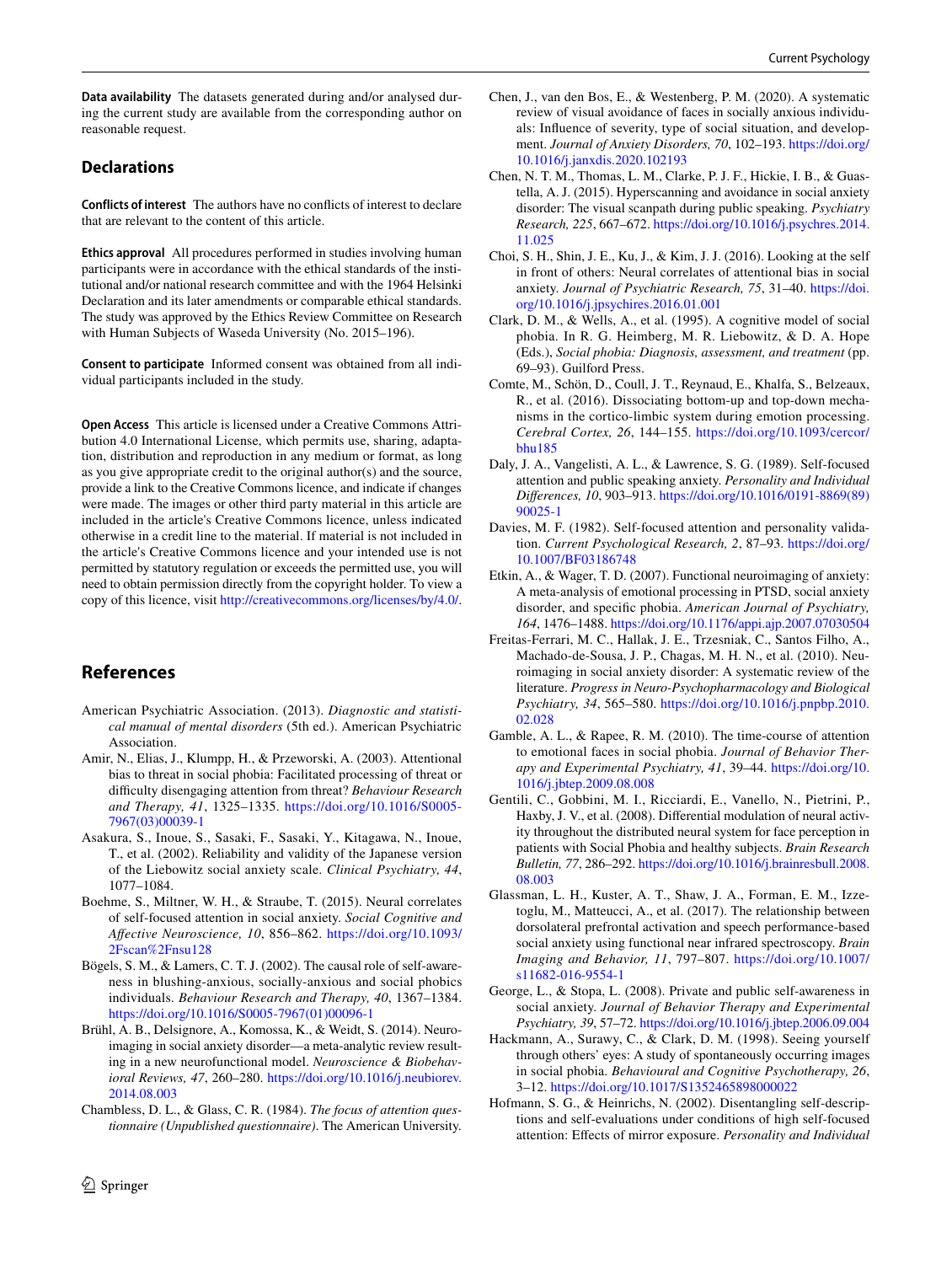*Diferences, 32*, 611–620. [https://doi.org/10.1016/S0191-8869\(01\)](https://doi.org/10.1016/S0191-8869(01)00063-0) [00063-0](https://doi.org/10.1016/S0191-8869(01)00063-0)

- <span id="page-12-17"></span>Hofmann, S. G., & Heinrichs, N. (2003). Differential effect of mirror manipulation on self-perception in social phobia subtypes. *Cognitive Therapy and Research, 27*, 131–142. [https://doi.org/](https://doi.org/10.1023/a:1023507624356) [10.1023/a:1023507624356](https://doi.org/10.1023/a:1023507624356)
- <span id="page-12-6"></span>Howell, A. N., Zibulsky, D. A., Srivastav, A., & Weeks, J. W. (2016). Relations among social anxiety, eye contact avoidance, state anxiety, and perception of interaction performance during a live conversation. *Cognitive Behaviour Therapy, 45*, 111–122. [https://doi.](https://doi.org/10.1080/16506073.2015.1111932) [org/10.1080/16506073.2015.1111932](https://doi.org/10.1080/16506073.2015.1111932)
- <span id="page-12-12"></span>Kanai, Y., Nittono, H., Kubo, K., Sasaki-Aoki, S., & Iwanaga, M. (2012). Early somatosensory event-related potentials reveal attentional bias for internal stimuli in social anxiety. *Biological Psychology, 89*, 591–597. [https://doi.org/10.1016/j.biopsycho.](https://doi.org/10.1016/j.biopsycho.2012.01.005) [2012.01.005](https://doi.org/10.1016/j.biopsycho.2012.01.005)
- <span id="page-12-25"></span>Keenan, J. P., Wheeler, M. A., Gallup, G. G., & Pascual-Leone, A. (2000). Self-recognition and the right prefrontal cortex. *Trends in Cognitive Sciences, 4*, 338–344. [https://doi.org/10.1016/S1364-](https://doi.org/10.1016/S1364-6613(00)01521-7) [6613\(00\)01521-7](https://doi.org/10.1016/S1364-6613(00)01521-7)
- <span id="page-12-28"></span>Keil, V., Hepach, R., Vierrath, S., Caffier, D., Tuschen-Caffier, B., Klein, C., & Schmitz, J. (2018). Children with social anxiety disorder show blunted pupillary reactivity and altered eye contact processing in response to emotional faces: Insights from pupillometry and eye movements. *Journal of Anxiety Disorders, 58*, 61–69. <https://doi.org/10.1016/j.janxdis.2018.07.001>
- <span id="page-12-0"></span>Kessler, R. C., Petukhova, M., Sampson, N. A., Zaslavsky, A. M., & Wittchen, H. U. (2012). Twelve-month and lifetime prevalence and lifetime morbid risk of anxiety and mood disorders in the United States. *International Journal of Methods in Psychiatric Research, 21*, 169–184. <https://doi.org/10.1002/mpr.1359>
- <span id="page-12-29"></span>Kleberg, J. L., Hanqvist, C., Serlachius, E., & Högström, J. (2019). Pupil dilation to emotional expressions in adolescent social anxiety disorder is related to treatment outcome. *Journal of Anxiety Disorders, 65*, 26–33. [https://doi.org/10.1016/j.janxdis.2019.04.](https://doi.org/10.1016/j.janxdis.2019.04.006) [006](https://doi.org/10.1016/j.janxdis.2019.04.006)
- <span id="page-12-27"></span>Kleberg, J. L., Löwenberg, E. B., Lau, J. Y., Serlachius, E., & Högström, J. (2021). Restricted visual scanpaths during emotion recognition in childhood social anxiety disorder. *Frontiers in Psychiatry, 12*, 658171.<https://doi.org/10.3389/fpsyt.2021.658171>
- <span id="page-12-5"></span>Lazarov, A., Abend, R., & Bar-Haim, Y. (2016). Social anxiety is related to increased dwell time on socially threatening faces. *Journal of Afective Disorders, 193*, 282–288. [https://doi.org/10.](https://doi.org/10.1016/j.jad.2016.01.007) [1016/j.jad.2016.01.007](https://doi.org/10.1016/j.jad.2016.01.007)
- <span id="page-12-19"></span>Liebowitz, M. R. (1987). Social phobia. *Modern Problems of Pharmacopsychiatry, 22*, 141–173. <https://doi.org/10.1159/000414022>
- <span id="page-12-26"></span>Lin, M., Hofmann, S. G., Qian, M., Kind, S., & Yu, H. (2016). Attention allocation in social anxiety during a speech. *Cognition and Emotion, 30*, 1122–1136. [https://doi.org/10.1080/02699931.2015.](https://doi.org/10.1080/02699931.2015.1050359) [1050359](https://doi.org/10.1080/02699931.2015.1050359)
- <span id="page-12-11"></span>Mansell, W., Clark, D. M., & Ehlers, A. (2003). Internal versus external attention in social anxiety: An investigation using a novel paradigm. *Behaviour Research and Therapy, 41*, 555–572. [https://doi.](https://doi.org/10.1016/s0005-7967(02)00029-3) [org/10.1016/s0005-7967\(02\)00029-3](https://doi.org/10.1016/s0005-7967(02)00029-3)
- <span id="page-12-2"></span>Mellings, T. M., & Alden, L. E. (2000). Cognitive processes in social anxiety: The efects of self-focus, rumination and anticipatory processing. *Behaviour Research and Therapy, 38*, 243–257. [https://](https://doi.org/10.1016/S0005-7967(99)00040-6) [doi.org/10.1016/S0005-7967\(99\)00040-6](https://doi.org/10.1016/S0005-7967(99)00040-6)
- <span id="page-12-8"></span>Mogg, K., Bradley, B., Miles, F., & Dixon, R. (2004). Brief report time course of attentional bias for threat scenes: Testing the vigilanceavoidance hypothesis. *Cognition and Emotion, 18*, 689–700. <https://doi.org/10.1080/02699930341000158>
- <span id="page-12-13"></span>Pujol, J., Giménez, M., Ortiz, H., Soriano-Mas, C., López-Solà, M., Farré, M., et al. (2013). Neural response to the observable self in social anxiety disorder. *Psychological Medicine, 43*, 721–731. <https://doi.org/10.1017/S0033291712001857>
- <span id="page-12-1"></span>Rapee, R. M., & Heimberg, R. G. (1997). A cognitive-behavioral model of anxiety in social phobia. *Behaviour Research and Therapy, 35*, 741–756. [https://doi.org/10.1016/s0005-7967\(97\)00022-3](https://doi.org/10.1016/s0005-7967(97)00022-3)
- <span id="page-12-10"></span>Schultz, L. T., & Heimberg, R. G. (2008). Attentional focus in social anxiety disorder: Potential for interactive processes. *Clinical Psychology Review, 28*, 1206–1221. [https://doi.org/10.1016/j.](https://doi.org/10.1016/j.cpr.2008.04.003) [cpr.2008.04.003](https://doi.org/10.1016/j.cpr.2008.04.003)
- <span id="page-12-24"></span>Shimizu, H. (2016). An introduction to the statistical free software HAD: Suggestions to improve teaching, learning and practice data analysis. *Journal of Media, Information and Communication*, *1*, 59–73. Retrieved August 16, 2021, from [http://hdl.handle.net/](http://hdl.handle.net/11150/10815) [11150/10815](http://hdl.handle.net/11150/10815)
- <span id="page-12-3"></span>Spurr, J. M., & Stopa, L. (2003). The observer perspective: Effects on social anxiety and performance. *Behaviour Research and Therapy, 41*, 1009–1028. [https://doi.org/10.1016/S0005-7967\(02\)00177-8](https://doi.org/10.1016/S0005-7967(02)00177-8)
- <span id="page-12-18"></span>Straube, T., Kolassa, I. T., Glauer, M., Mentzel, H. J., & Miltner, W. H. (2004). Efect of task conditions on brain responses to threatening faces in social phobics: An event-related functional magnetic resonance imaging study. *Biological Psychiatry, 56*, 921–930. [https://](https://doi.org/10.1016/j.biopsych.2004.09.024) [doi.org/10.1016/j.biopsych.2004.09.024](https://doi.org/10.1016/j.biopsych.2004.09.024)
- <span id="page-12-21"></span>Tomita, N., Imai, S., Kanayama, Y., Kawashima, I., & Kumano, H. (2017). Use of multichannel near infrared spectroscopy to study relationships between brain regions and neurocognitive tasks of selective/divided attention and 2-back working memory. *Perceptual and Motor Skills, 124*, 703–720. [https://doi.org/10.1177/](https://doi.org/10.1177/0031512517700054) [0031512517700054](https://doi.org/10.1177/0031512517700054)
- <span id="page-12-14"></span>Tomita, N., Minamide, A., & Kumano, H. (2020). Neural correlates supported by eye movements of self-focused attention and other-focused attention in social situations. *Cognitive Therapy and Research, 44*, 511–525. [https://doi.org/10.1007/](https://doi.org/10.1007/s10608-019-10075-2) [s10608-019-10075-2](https://doi.org/10.1007/s10608-019-10075-2)
- <span id="page-12-20"></span>Tomita, N., Shima, T., & Kumano, H. (2018). Developing the mental perspective scale for social anxiety disorder. *Japanese Journal of Psychosomatic Medicine, 58*, 65–73. [https://doi.org/10.15064/](https://doi.org/10.15064/jjpm.58.1_65) [jjpm.58.1\\_65](https://doi.org/10.15064/jjpm.58.1_65)
- <span id="page-12-22"></span>Tsuzuki, D., Jurcak, V., Singh, A. K., Okamoto, M., Watanabe, E., & Dan, I. (2007). Virtual spatial registration of stand-alone fNIRS data to MNI space. *NeuroImage, 34*, 1506–1518. [https://doi.org/](https://doi.org/10.1016/j.neuroimage.2006.10.043) [10.1016/j.neuroimage.2006.10.043](https://doi.org/10.1016/j.neuroimage.2006.10.043)
- <span id="page-12-16"></span>Vriends, N., Meral, Y., Bargas-Avila, J. A., Stadler, C., & Bögels, S. M. (2017). How do I look? Self-focused attention during a video chat of women with social anxiety (disorder). *Behaviour Research and Therapy, 92*, 77–86.<https://doi.org/10.1016/j.brat.2017.02.008>
- <span id="page-12-7"></span>Wermes, R., Lincoln, T. M., & Helbig-Lang, S. (2018). Attentional biases to threat in social anxiety disorder: Time to focus our attention elsewhere? *Anxiety, Stress, & Coping, 31*, 555–570. [https://](https://doi.org/10.1080/10615806.2018.1483497) [doi.org/10.1080/10615806.2018.1483497](https://doi.org/10.1080/10615806.2018.1483497)
- <span id="page-12-23"></span>White, S. W., Capriola-Hall, N. N., Wieckowski, A. T., & Ollendick, T. H. (2019). Change in gaze-based attention bias in adolescents with Social Anxiety Disorder. *Cognition and Emotion*, 1–9. [https://doi.](https://doi.org/10.1080/02699931.2019.1598938) [org/10.1080/02699931.2019.1598938](https://doi.org/10.1080/02699931.2019.1598938)
- <span id="page-12-9"></span>Wieser, M. J., Pauli, P., Weyers, P., Alpers, G. W., & Mühlberger, A. (2009). Fear of negative evaluation and the hypervigilanceavoidance hypothesis: An eye-tracking study. *Journal of Neural Transmission, 116*, 717–723. [https://doi.org/10.1007/](https://doi.org/10.1007/s00702-008-0101-0) [s00702-008-0101-0](https://doi.org/10.1007/s00702-008-0101-0)
- <span id="page-12-4"></span>Woody, S. R., & Rodriguez, B. F. (2000). Self-focused attention and social anxiety in social phobics and normal controls. *Cognitive Therapy and Research, 24*, 473–488. [https://doi.org/10.1023/A:](https://doi.org/10.1023/A:1005583820758) [1005583820758](https://doi.org/10.1023/A:1005583820758)
- <span id="page-12-15"></span>Xu, M., Hoshino, E., Yatabe, K., Matsuda, S., Sato, H., Maki, A., et al. (2017). Prefrontal function engaging in external-focused attention in 5-to 6-month-old infants: A suggestion for default mode network. *Frontiers in Human Neuroscience, 10*, 676. [https://doi.](https://doi.org/10.3389/fnhum.2016.00676) [org/10.3389/fnhum.2016.00676](https://doi.org/10.3389/fnhum.2016.00676)